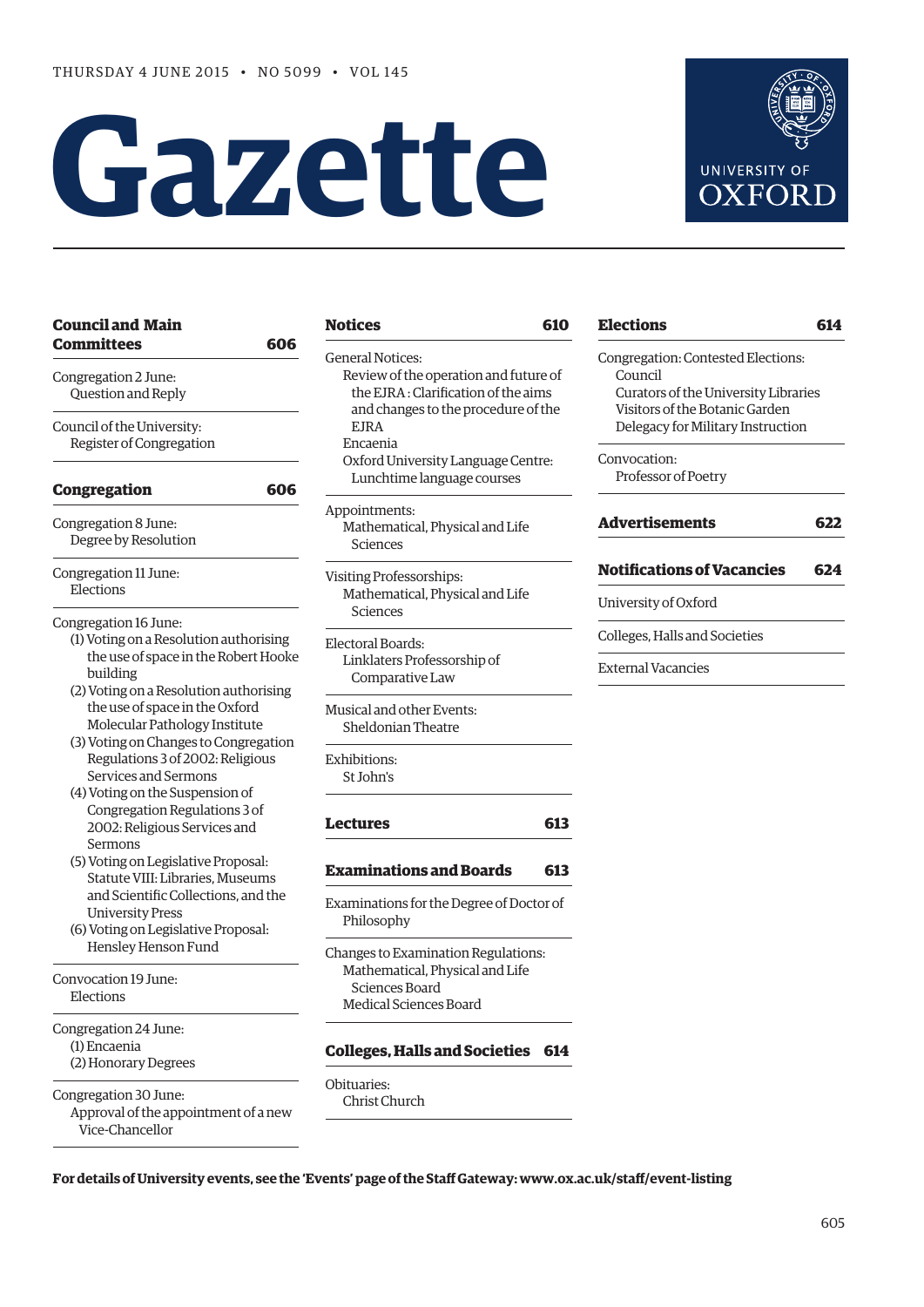# <span id="page-1-0"></span>Council and Main Committees

## **Congregation** 2 June

## **Question and Reply**

For the text of the question asked, and of the reply approved by Council, see *Gazette*, 28 [May 2015, p580. A report of the proceeding](http://www.ox.ac.uk/gazette/2014-2015/28may2015-no5098/congregation/#208173)s in Congregation will be published in the *Gazette* of 11 June.

#### **Council of the University**

#### **Register of Congregation**

Mr Vice-Chancellor reports that the following names have been added to the Register of Congregation:

Cox, O J W, University College Davis, P W Y, Faculty of Clinical Medicine Gordon-Weeks, A, Brasenose Harris, PG, Faculty of Law Hutchinson, J D, Finance Division Quinney, R J H, New College

#### **Divisional and Faculty Boards**

For changes in regulations for examinations see '[Examinations and Boards'](#page-8-0) below.

# Congregation

## **Degree by Resolution**

*This content has been removed as it contains personal information protected under the Data Protection Act.*

| Congregation | 11 June |
|--------------|---------|

#### **Elections**

## CONTESTED ELECTIONS

Council Curators of the University Libraries Visitors of the Botanic Garden Delegacy for Military Instruction

Details are in '[Elections'](#page-9-0) section below.

| Congregation | 16 June |
|--------------|---------|
|--------------|---------|

¶ Members of Congregation are reminded that any two members may, not later than **noon on 8 June**, give notice in writing to the Registrar that they intend to oppose or amend the resolutions at 1–2, the changes to Congregation Regulations at 3, the suspension of Congregation Regulations at 4 or the legislative proposals at 5 and 6 below (see the note on the conduct of business in Congregation below). If no such notice has been given, and unless Council has declared otherwise or the meeting has been adjourned, each resolution, the changes to Congregation Regulations, the suspension of Congregation Regulations and each legislative proposal shall be declared carried, and the meeting may be cancelled.

## **(1) Voting on a Resolution authorising the use of space in the Robert Hooke building**

## *Explanatory Note*

Over the last three years, the Department of Computer Science has been allocated a number of spaces in the Robert Hooke

building. The purpose of the initial allocation, made in June 2012, was to alleviate pressure on the department's existing space, this being a high priority for the Mathematical, Physical and Life Sciences Division, and consistent with the division's strategic aim to expand Computer Science research in Oxford.

The department has continued to attract significant external investment in research and doctoral training and subsequent allocations have been made both to accommodate that growth and in anticipation of continued expansion as new academics develop their research programmes. The allocation of further space is now recommended. As these allocations, in aggregate, exceed the threshold of 600 sq m net usable area, Congregation's approval is now sought.

#### *Text of Resolution*

That approximately 1,095 sq m net usable area in the Robert Hooke building (building number 160) be allocated to the Department of Computer Science from 17 June 2015 until 16 June 2020.

## **(2) Voting on a Resolution authorising the use of space in the Oxford Molecular Pathology Institute**

#### *Explanatory Note*

The Sleep and Circadian Neurosciences Institute (SCNi) is the first institute in the world dedicated to the neuroscience of sleep and to advancing our understanding of how sleep and circadian rhythm disruption impacts upon health. The SCNi is currently a virtual institute, but has secured grant funding to enable it to establish a physical base.

While Congregation has previously approved the allocation of space in the Tinsley Building on Mansfield Road for this purpose, following further examination neither the SCNi nor the Medical Sciences Division wish to pursue this allocation. Consideration has therefore been given to alternative locations for the SCNi.

It is anticipated that the long-term solution for the SCNi will be found through the development of the Hans Krebs site. In the short term, it is proposed that the SCNi be established on the ground floor of the Oxford Molecular Pathology Institute. This space is currently allocated to the Sir William Dunn School of Pathology. The school has agreed to release the space on a temporary basis.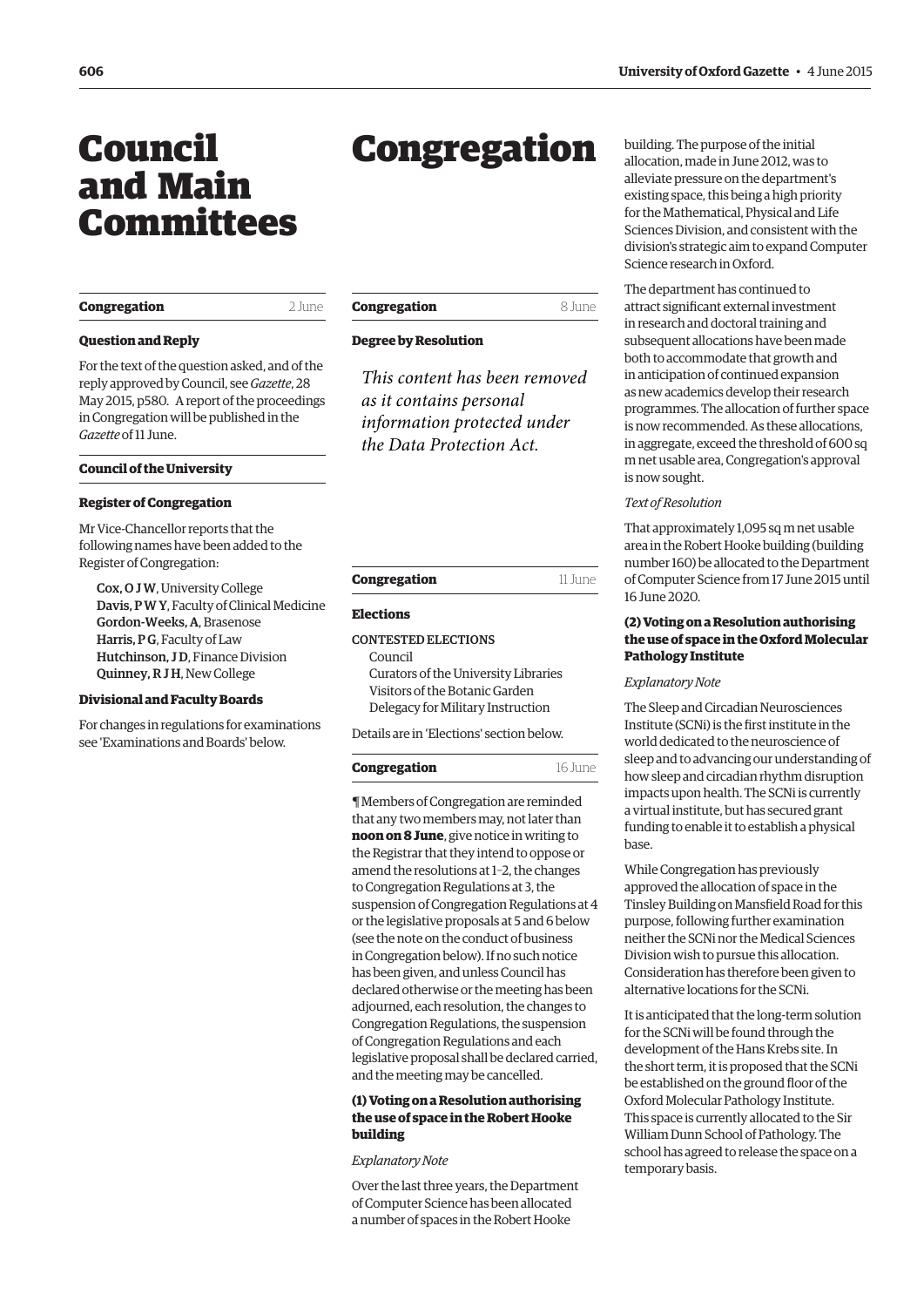## *Text of Resolution*

That 688 sq m net usable area on the ground floor of the Oxford Molecular Pathology Institute be allocated to the Nuffield Department of Clinical Neurosciences for the Sleep and Circadian Neuroscience Institute. This is a temporary allocation from 1 July 2015 to 31 October 2017 following which the space will revert to the Sir William Dunn School of Pathology.

## **(3) Voting on Changes to Congregation Regulations 3 of 2002: Religious Services and Sermons**

#### *Explanatory Note*

The following changes to Part 6 of Congregation Regulations 3 of 2002, made on the recommendation of the Committee for the Nomination of Select Preachers, amend the regulations relating to Religious Services and Sermons: (i) to reflect current practice in relation to the number of sermons held at St Mary's Church in Michaelmas and Trinity terms, and to fix the date of the first such sermon (the Commemoration Day Sermon) in the University calendar to enable better publicity; and (ii) to reflect Magdalen College's wish that, for practical considerations, the sermon known as the St John the Baptist Day Sermon, which is held in its chapel in Trinity term, be held on a fixed date in the University calendar.

#### *Text of Regulations*

In Congregation Regulations 3 of 2002, concerning the conduct of ceremonies in Congregation and certain other ceremonies, in Part 6 delete existing Regulations 6.12– 6.18 and substitute (new text underlined, deleted text struck through):

## '**Sermons to be preached in Full Term in St Mary's Church**

6.12 Sermons shall be preached before the University in St Mary's Church on certain days, namely:

(1) on two Sundays during Michaelmas Full Term:

(*a*) one to be on the second Sunday, the Commemoration Day sermon; and

(*b*) one to be determined by the Committee for the Nomination of Select Preachers;

on two Sundays during Michaelmas Full Term, to be determined by the Committee for the Nomination of Select Preachers;

(2) on two Sundays during Hilary Full Term, excepting the first day of Hilary Full Term, to be determined by the Committee for the Nomination of Select Preachers;

(3) on the first day of Hilary Full Term, the Latin Sermon (to be preached in accordance with Regulations 6.13 and 6.14 below); and

(4) on one no more than two Sundays during Trinity Full Term, to be determined by the Committee for the Nomination of Select Preachers; and

## (5) on the first Sunday of Michaelmas Term, the Commemoration Day sermon.

## **Latin Sermon**

6.13 On the first day of Hilary Full Term a Latin Sermon (to be preceded by the Litany read by one of the Proctors or by another member of Convocation appointed by them) shall be preached in the Church of St Mary the Virgin by persons nominated in turn by the heads of the colleges and societies, in the customary order of seniority.

6.14 If the head of a college or society to whose turn it falls to nominate the preacher should fail to do so, or if the preacher nominated should be prevented by sudden illness or other urgent cause from preaching, the Vice-Chancellor shall appoint some other qualified person to replace that preacher.

## **Sermons on the Grace of Humility and the Sin of Pride**

6.15 The Sermons on the Grace of Humility and on the Sin of Pride, for which a benefaction was given to the University in 1684 by the Revd William Master, Vicar of Preston, near Cirencester, shall be preached on Quinquagesima Sunday and the last Sunday before Advent respectively, on one of a selection of texts specified by the benefactor.

#### **The Ramsden Sermon**

6.16 The Ramsden Sermon, for which a benefaction (now known as the Ramsden Benefaction) was given to the University by Mr J H Markland in 1847, shall be preached upon "Church Extension within the British Commonwealth".

## **Sermons to be preached elsewhere than in St Mary's Church**

6.17 Sermons shall be preached before the University in certain colleges, on certain days, namely:

(1) in the Cathedral Church of Christ on the first Sunday in Advent and on Whitsunday;

(2) in Magdalen College, on the Sunday in Full Term nearest St Mark's Day, and on the ninth Sunday of Trinity Term Sunday nearest St John Baptists' Day, unless that is the Sunday before Encaenia, when the sermon shall be preached on the following Sunday;

(3) in Oriel College, on the eighth Sunday of Hilary Full Term;

(4) in Hertford College, the Macbride Sermon (preached in accordance with Part 40 of the Schedule to the Statutes) on the second Sunday in Hilary Term;

(5) in the Cathedral Church of Christ, when a Court Sermon is required;

(6) in Queen's College, on Trinity Sunday;

(7) in rotation, in one of those colleges and societies which have so agreed with the Committee for the Nomination of Select Preachers, the Ramsden Sermon (preached in accordance with Regulation 6.16 above), on the fourth Sunday of Michaelmas Full Term;

(8) in rotation, in one of those colleges and societies which have so agreed with the Committee for the Nomination of Select Preachers, the Sermon on the Sin of Pride (preached in accordance with Regulation 6.15 above), on the last Sunday before Advent;

(9) in rotation, in one of those colleges and societies which have so agreed with the Committee for the Nomination of Select Preachers, the Sermon on the Grace of Humility (preached in accordance with Regulation 6.15 above), on Quinquagesima Sunday.

6.18 In each instance, except those detailed in 6.17(4), 6.17(5), 6.17(7), 6.17(8) and 6.17(9) above, the preacher shall be appointed by the college.

#### **Commemoration of Benefactors**

6.19 The preacher, in a prayer before the first University sermon specified in Regulation  $6.12(1)(a)$  above after the beginning of termand in the sermon on the morning of the first Sunday of Michaelmas Term, shall make a grateful commemoration of the benefactors of the University, recalling by name those whom Council has decreed shall be commemorated in this way. The list of names shall be divided into three sections, one of which shall be read out in turn at each successive commemoration. The list shall be held by the Committee for the Nomination of Select Preachers and shall be presented to the committee at its meeting in each Michaelmas Term.'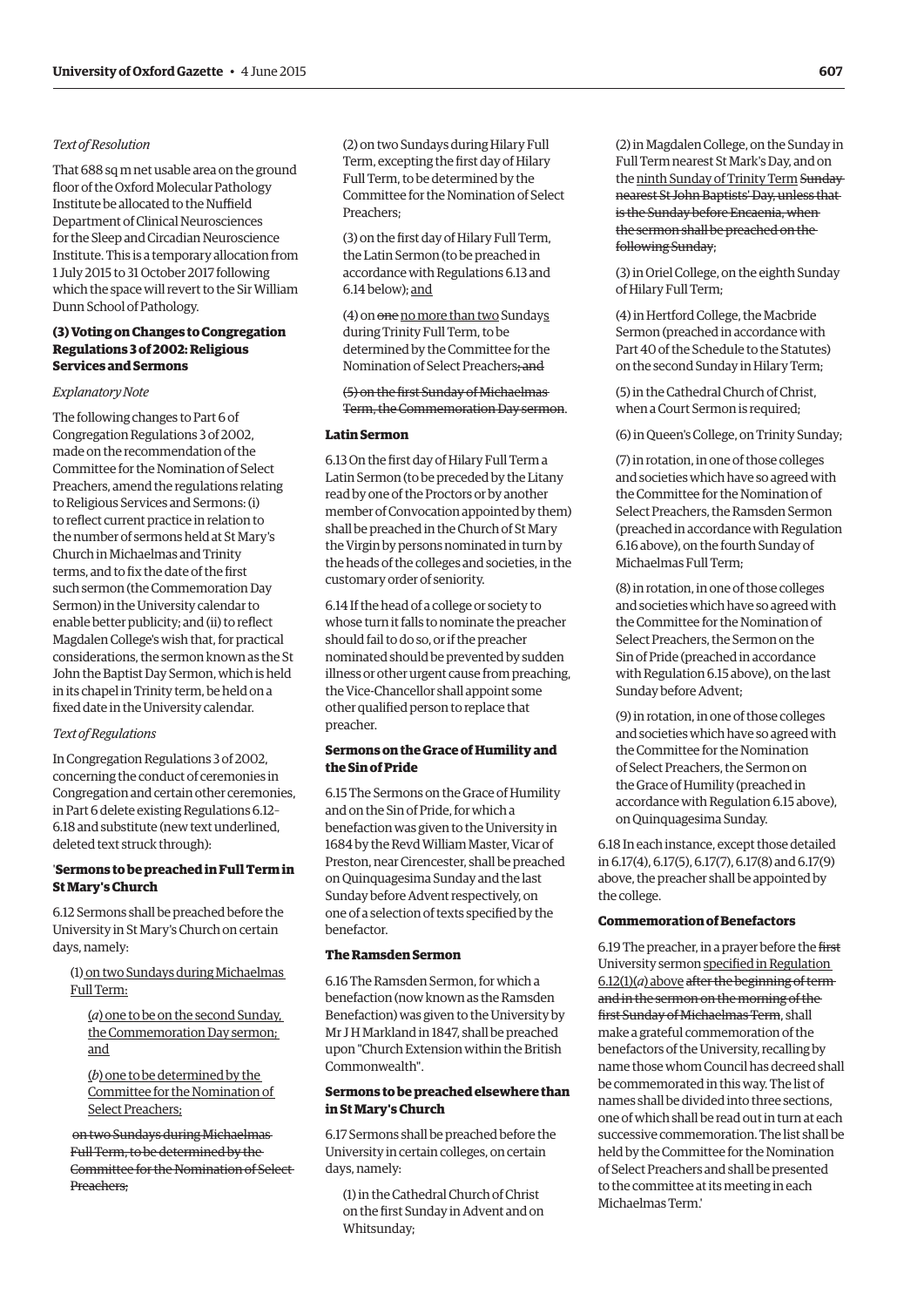## **(4) Voting on the Suspension of Congregation Regulations 3 of 2002: Religious Services and Sermons**

#### *Explanatory Note*

The following part-suspensions of paragraphs within Part 6 of Congregation Regulations 3 of 2002, made on the recommendation of the Committee for the Nomination of Select Preachers, suspend the regulations to remove the requirement that the Sermon on the Grace of Humility be preached on Quinquagesima Sunday<sup>1</sup>. The Sermon on the Grace of Humility will be preached on another Sunday within Hilary term 2016. Such suspensions are to be effective only in relation to Hilary term 2016. The regulation changes proposed at (3) above do not affect the regulations proposed to be suspended. For the avoidance of doubt, the text below shows the current form of the regulations and does not incorporate the changes proposed at (3) above.

#### *Text of Regulations*

In Congregation Regulations 3 of 2002, concerning the conduct of ceremonies in Congregation and certain other ceremonies, in Part 6 suspend part of Regulation 6.15 and Regulation 6.17(9) in respect of the Sermon of the Grace of Humility in relation to Hilary term 2016 only, in the manner indicated below (with the suspended wording struck through):

## '**Sermons on the Grace of Humility and the Sin of Pride**

6.15 The Sermons on the Grace of Humility and on the Sin of Pride, for which a benefaction was given to the University in 1684 by The Revd William Master, Vicar of Preston, near Cirencester, shall be preached on Quinquagesima Sunday and the last Sunday before Advent respectively, on one of a selection of texts specified by the benefactor.

## **The Ramsden Sermon**

6.16 The Ramsden Sermon, for which a benefaction (now known as the Ramsden Benefaction) was given to the University by Mr J H Markland in 1847, shall be preached upon 'Church Extension within the British Commonwealth'.

## **Sermons to be preached elsewhere than in St Mary's Church**

6.17 Sermons shall be preached before the University in certain colleges, on certain days, namely:

(1) in the Cathedral Church of Christ on the first Sunday in Advent and on Whitsunday;

(2) in Magdalen College, on the Sunday in Full Term nearest St Mark's Day, and on the Sunday nearest St John Baptists' Day, unless that is the Sunday before Encaenia, when the sermon shall be preached on the following Sunday;

(3) in Oriel College, on the eighth Sunday of Hilary Full Term;

(4) in Hertford College, the Macbride Sermon (preached in accordance with Part 40 of the Schedule to the Statutes) on the second Sunday in Hilary Term;

(5) in the Cathedral Church of Christ, when a Court Sermon is required;

(6) in Queen's College, on Trinity Sunday;

(7) in rotation, in one of those colleges and societies which have so agreed with the Committee for the Nomination of Select Preachers, the Ramsden Sermon (preached in accordance with Regulation 6.16 above), on the fourth Sunday of Michaelmas Full Term;

(8) in rotation, in one of those colleges and societies which have so agreed with the Committee for the Nomination of Select Preachers, the Sermon on the Sin of Pride (preached in accordance with Regulation 6.15 above), on the last Sunday before Advent;

(9) in rotation, in one of those colleges and societies which have so agreed with the Committee for the Nomination of Select Preachers, the Sermon on the Grace of Humility (preached in accordance with Regulation 6.15 above), on Quinquagesima Sunday.'

## **(5) Voting on Legislative Proposal: Statute VIII: Libraries, Museums and Scientific Collections, and the University Press**

#### *Explanatory Note*

Further to recommendations made by the Academic Services and University Collections review of the Botanic Garden, it is proposed that the Visitors of the Botanic Garden become responsible for the fulfilment of their duties to Council via the Oxford University Museums Board. At present, the Visitors are responsible 'under Council'. This change brings the legislation governing the Visitors of the Botanic Garden into line with the legislation governing the University museums.

*WHEREAS it is expedient to make the Visitors of the Botanic Garden responsible to Council through the Oxford University Museums Board*, THEUNIVERSITY ENACTSAS **FOLLOWS** 

In Statute VIII, concerning Libraries, Museums and Scientific Collections, and the University Press, delete existing section 8 regarding the Visitors of the Botanic Garden and substitute (new text underlined, deleted text struck through):

'8. There shall be a body of Visitors of the Botanic Garden which shall be responsible, under Council to Council through the Oxford University Museums Board, in accordance with any policies and structures set by that Board, for the safe keeping, preservation, orderly administration, finance and general policy of the garden.'

*Regulations to be made by Council if the Statute is approved*

In Council Regulations 3 of 2003, concerning the Botanic Garden, delete existing regulation 6 and substitute (deleted text struck through, new text underlined):

'6. The Visitors shall have authority, under Council and the Oxford University Museums Board, to make such other arrangements by standing order as are necessary to fulfil their responsibilities.'

## **(6) Voting on Legislative Proposal: Hensley Henson Fund**

#### *Explanatory Note*

Part 28 of the Schedule to the Statutes records the governing terms of the Hensley Henson Fund. In order to comply with the Equality Act (2010) references restricting the beneficiaries of the fund to certain Christian organisations will be removed. In addition, the opportunity will be taken to update the out-of-date reference to the Board of the Faculty of Theology.

*WHEREAS it is expedient to change the existing provisions governing the Hensley Henson Fund, NOW* THEUNIVERSITY OF OXFORD, *in exercise of the powers in that behalf conferred upon it by the Universities of Oxford and Cambridge Act, 1923, and of all other powers enabling it*, ENACTS, *subject to the approval of Her Majesty in Council*, AS FOLLOWS.

In the Schedule to the Statutes, delete Part 28 and substitute (new text underlined, deleted text struck through):

<sup>1</sup> The reference to the timing of the Sermon on the Sin of Pride in Regulation 6.15 is also being suspended for clarity, but given the period of the suspension the timing for the Sermon on the Sin of Pride will not be affected.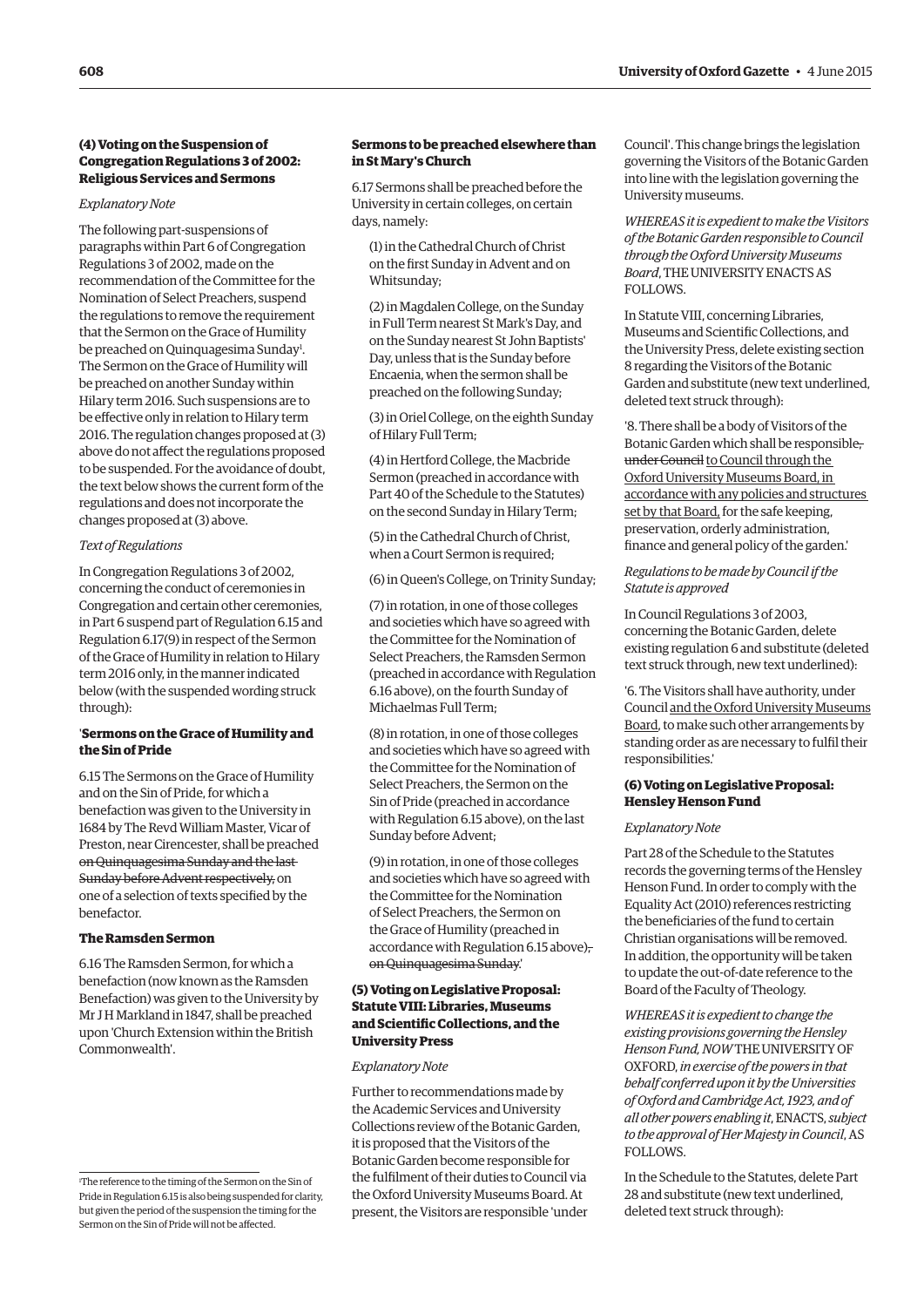#### '**Part 28: Hensley Henson Fund**

28.1. The net income of the bequest by Bishop Herbert Hensley Henson, DD, Honorary Fellow of All Souls College, shall be used to support an annual lecturership for the delivery by an Ordained Minister of the Episcopal Church of England, the Presbyterian Church of Scotland, or the Church of Sweden appropriately qualified lecturer, of not less than four or more than six lectures in the University, under arrangements to be determined by the Board of the Faculty of Theology and Religion, on the subject of 'The Appeal to History as an integral part of Christian apologetics'.

28.2. Any balance of income not required for the lecturership may at the discretion of the Board of the Faculty of Theology and Religion be applied in furtherance of the study of Theology in the University.'

| Convocation | 19 June |
|-------------|---------|
| Elections   |         |

#### Professorof Poetry

Details are in '[Elections' s](#page-12-0)ection below.

| Congregation | 24 June |
|--------------|---------|
|--------------|---------|

#### **(1) Encaenia**

Mr Vice-Chancellor invites Pro-Vice-Chancellors, Heads of House, Heads of Division, holders of the Oxford Degrees of Doctor of Divinity, Civil Law, Medicine, Letters, Science, and Music, the Proctors, the Assessor, the Public Orator, the Professor of Poetry, the Registrar, the outgoing President of the Oxford University Student Union, and the Presidents of the Junior and Middle Common Rooms of Keble, St Hugh's and Jesus Colleges (as being the colleges of the Proctors and the Assessor) to partake of Lord Crewe's Benefaction to the University, meeting him in the Fellows' Garden of Exeter College at 10.30am on Wednesday, 24 June. Thence they will go in procession to the Sheldonian Theatre, where will be spoken the Oration in Commemoration of the Benefactors of the University according to the intention of the Right Honourable Nathaniel, Lord Crewe, Bishop of Durham.

*Note*. Pro-Vice-Chancellors, Heads of House, Heads of Division and Doctors who propose to accept Mr Vice-Chancellor's invitation, and to be present in the Sheldonian Theatre, are requested to inform the Events Office at the University Offices, Wellington Square by email (events.office@admin. [ox.ac.uk\) or telephone \(Oxford 280524\)](mailto:events.office@admin.ox.ac.uk)  no later than **Wednesday, 17 June**. They

are reminded that, while academic dress of other universities may (if desired) be worn at the Encaenia Garden Party, the appropriate Oxford academic dress should always be worn at the partaking of Lord Crewe's Benefaction and at the Encaenia ceremony.

#### **(2) Honorary Degrees**

## DOCTOR OF LETTERS

Professor Sir Richard Evans, historian, Regius Professor of History emeritus and President of Wolfson College, University of Cambridge, Provost of Gresham College in the City of London, Fellow of the British Academy, Honorary Fellow of Jesus College, Oxford

Dame Hilary Mantel, author, Fellow of the Royal Society of Literature, two-time winner of the Booker Prize, recipient of the Bodley Medal

Professor Ruth Simmons, former President and Professor of Comparative Literature and Africana Sciences of Brown University, former President of Smith College, Fellow of the American Academy of Arts and Sciences, winner of the Fulbright Lifetime Achievement Medal, Chevalier of the French Legion of Honour

## DOCTOR OF SCIENCE

Professor Wallace Broecker, PhD, Newberry Professor of Geology, Columbia University, Crafoord Prizewinner, Balzan Prizewinner, Member of the National Academy of Sciences of the USA, Foreign Member of the Royal Society

Professor Dame Ann Dowling, Professor of Mechanical Engineering, University of Cambridge, President and Fellow of the Royal Academy of Engineering, Fellow of the Royal Society, Foreign Member of the US National Academy of Engineering and of the French Academy of Sciences

Professor Sir Magdi Yacoub, OM, Professor of Cardiothoracic Surgery at the National Heart and Lung Institute, Imperial College London, Founder and Director of Research at the Harefield Heart Science Centre, Fellow of the Academy of Medical Sciences and of the Royal Society

## DOCTOR OF MUSIC

Jessye Norman, soprano, concert and opera singer, Fellow of the American Academy of Arts and Sciences, winner of the Grammy Award for Lifetime Achievement, member of the French Legion of Honour

#### **Congregation** 30 June 2pm

¶ Members of Congregation are reminded that any two members may, not later than **noon on Monday, 22 June**, give notice in writing to the Registrar that they intend to oppose the proposal below (see the note on the conduct of business in Congregation below).

## **Approval of the appointment of a new Vice-Chancellor**

The proposal that Louise Richardson, BA Dub, MAUCLA, MA PhD Harvard, currently Principal and Vice-Chancellor and Professor of International Relations, University of St Andrews, be appointed Vice-Chancellor from 1 January 2016 for the remainder of the 2015/16 academic year and for a further seven years, duly made by Council on the recommendation of the Nominating Committee for the Vice-Chancellorship under the provisions of regulation 6 of Council Regulations 21 of 2002, will be submitted for approval.

¶ Under the regulation cited, Council's proposal for the appointment of a new Vice-Chancellor shall be deemed approved unless it is rejected with at least 125 members of Congregation voting in favour of rejection.

Further information on Professor [Richardson can be found at www.ox.ac.uk/](www.ox.ac.uk/richardson) richardson.

## **Note on procedures in Congregation**

¶ Business in Congregation is conducted in accordance with Congregation Regulations [2 of 2002 \(www.admin.ox.ac.uk/statutes/](www.admin.ox.ac.uk/statutes/regulations/529-122.shtml) regulations/529-122.shtml). A printout of these regulations, or of any statute or other regulations, is available from the Council Secretariat on request. A member of Congregation seeking advice on questions relating to its procedures, other than elections, should contact Mrs F Burchett at the University Offices, Wellington Square (telephone: (2)80199; email: felicity. [burchett@admin.ox.ac.uk\); questions](mailto:felicity.burchett@admin.ox.ac.uk)  relating to elections should be directed to the Elections Officer, Ms S L S Mulvihill [\(telephone: \(2\)80463; email: elections.](mailto:elections.office@admin.ox.ac.uk) office@admin.ox.ac.uk).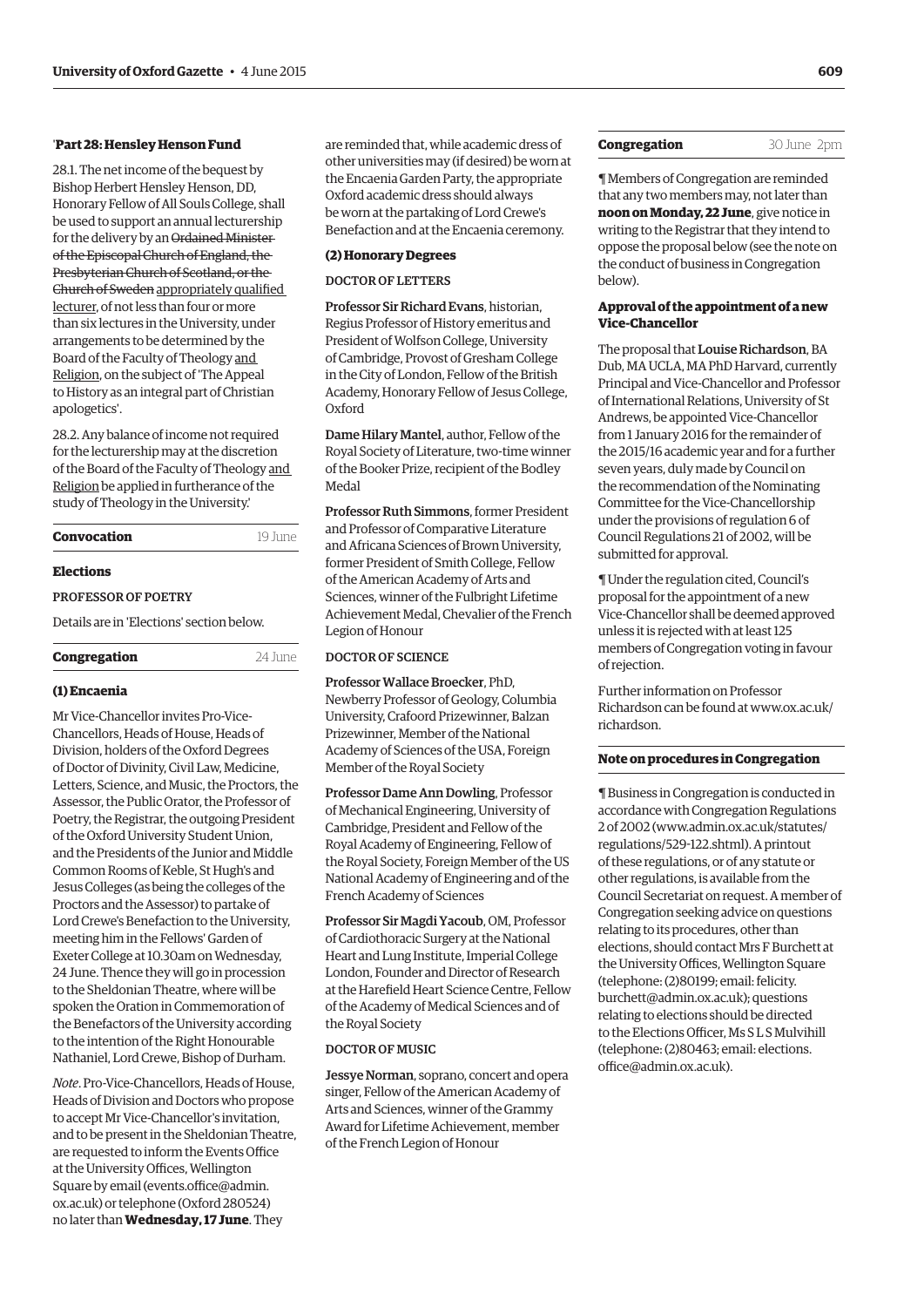# <span id="page-5-0"></span>Notices

#### **General Notices**

## **Review of the operation and future of the EJRA**

## **Clarification of the Aims and changes to the Procedure of the EJRA**

In the *Gazette* of 14 May 2015, the Personnel Committee reported on progress with its proposal to conduct a thoroughgoing review of the first five years of operation of the Employer-Justified Retirement Age (EJRA). The review is to start in Michaelmas term 2015 and report in 2016/17. The committee reported also that it had developed proposals for the interim to clarify the *Aims* of the EJRA and to revise the *Procedures* for managing applications for extended employment, with the intention of introducing these changes in time for the next round of applications. This work was undertaken in response to comment made by the University's Appeal Court as reported in the *Gazette* of 25 September 2014 and in the light of subsequent legal advice.

Following consultations with the divisions and Legal Panel of Conference of Colleges, Personnel Committee put its proposals to Council on 18 May 2015. The proposals approved by Council are summarised in this Notice. It gives further information about the review and describes the main revisions to the *Aims* and *Procedure* with comment on the underlying rationale and the transitional arrangements for staff who may currently wish to seek extended employment.

## 1. Review of the operation and future of the EJRA

At its meeting on 18 May 2015, Council considered the proposed remit and timing of the review and approved the composition of the working party to conduct the review. Council intends to give its final approval to the membership of the working party and its remit at its meeting in 9th week (on 22 June 2015), and those details will be published as soon as possible thereafter.

#### *Composition of the working party*

The working party will have the following composition:

• a senior representative from each of the four academic divisions;

- a senior representative from ASUC;
- a senior representative from UAS;
- a member of Council elected to Council by Congregation;
- a member with specific responsibility for equality and diversity matters (eg the Pro-Vice-Chancellor and Advocate for Diversity); and
- two representatives of the Conference of Colleges, one from the Senior Tutors' Committee and one from the Legal Panel.

The membership of the working party will be chosen so as to include at least two members of the Personnel Committee who have experience of considering EJRA applications under the current process. It will also include individuals with a spread of ages, and at least one-third of its members will be women and one-third will be men. To ensure a disinterested consideration of the EJRA , the working party for the review will not include members of the original working party that devised the EJRA (this will exclude the present Chair of the Personnel Committee). Once the membership has been agreed, one member will be invited by Personnel Committee to chair the review. The HR Director will service the working party and ensure that it receives legal advice as required.

## *Timing and remit for the review*

The working party will be established to start work in Michaelmas term 2015 by overseeing the collection of the data and other information that it will need. Since the default retirement age was abolished with effect from 1 October 2011, full fiveyear data allowing analysis of trends will not be available until late 2016. Having collected and considered data on the operation and effects of the EJRA policy, and with reference to developing case law, it is proposed that the working party will report to Personnel Committee during 2016/17 on:

- the extent to which the EJRA is meeting the *Aims* identified when the policy was established, and thus can be justified in law;
- whether the EJRA is appropriately set at the 30 September before an individual's 68th birthday; and
- whether the policy is applied to the right staff groups.

These considerations will take account of:

- internal data about the staff groups covered by the EJRA and about those who have applied to have their employment extended beyond the EJRA;
- the experience of other higher education institutions operating without a default retirement age both in the UK and

abroad; and

the views of stakeholders - at an appropriate point with the approval of the Personnel Committee and Council, the divisions, faculties and departments, Conference of Colleges, Congregation, all University staff and the Oxford branch of the UCU will be consulted about their views on the future of the EJRA .

The working party will develop outline proposals to the Personnel Committee on the future of the EJRA , including whether it should be retained and, if so, whether it should be revised. Personnel Committee will make recommendations to Council which will then decide on subsequent action including consultation on the emerging proposals.

#### *Data collection*

The first substantial task to be undertaken by the working party will be the collation and analysis of data, both internal and external, about the impact of operating with and without an EJRA.

The subcommittee that worked on the EJRA for Personnel Committee during Hilary term 2015 considered a draft data specification for this project and provided advice to Personnel Services on the priorities for data collection. Some internal data seen as important by the subcommittee require amendments and additions to be made to the Core HRIS system (the University's staff database) as well as extensions to the HRIS team's current reporting capability. This work has been started in readiness for the review.

## 2. Clarification of the *Aims*of the EJRA

The review of the EJRA will include a thorough examination of the *Aims* in the context of the latest case law and an evidence-based analysis of the policy's impact on the *Aims* over a five-year period. In the meantime, some reordering and minor editing of the *Aims* have been made where experience, including that in the University Appeal Court, has indicated that clarification is needed.

The revised *Aims* can be seen in full at www. [admin.ox.ac.uk/personnel/end/retirement/](www.admin.ox.ac.uk/personnel/end/retirement/revisedejra/revaim) revisedejra/revaim.

## 3. Revisions to the EJRA *Procedure*

The changes to the *Procedure* have been recommended by Personnel Committee and approved by Council as an appropriate and necessary response to issues that were raised by the University's Appeal Court. The revisions also take account of relevant case law.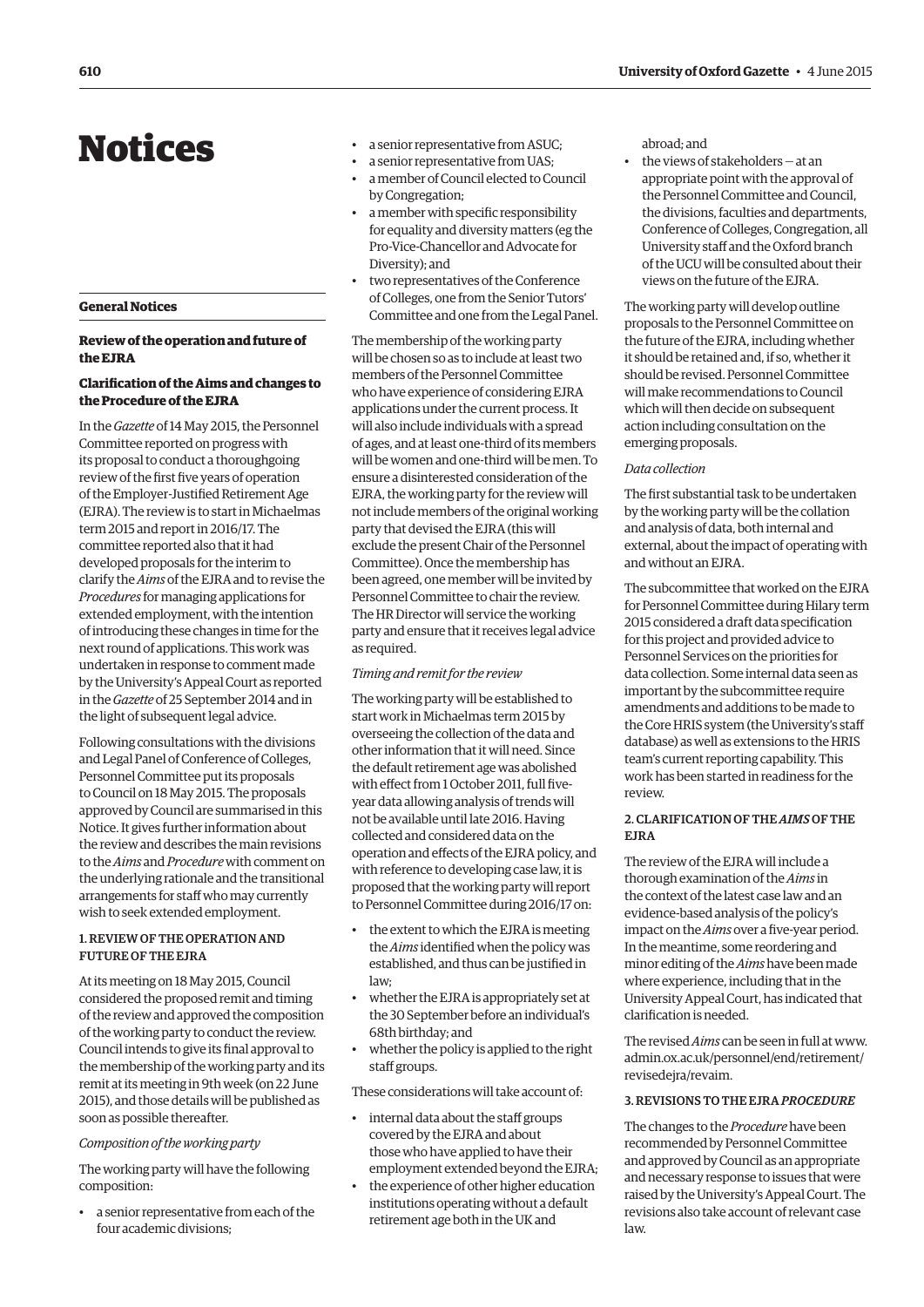The principles addressed by the revisions are:

- ensuring the objectivity of the considerations for making decisions on applications for extensions;
- the need to assess applications in accordance with considerations that do not undermine the *Aims*;
- the need to assess applications in a context that promotes fairness in their handling; and
- the need to reduce the perception arising from the current process that the views of departments on individual applications are the most influential factor in the final outcome.

The main amendments to the *Procedure* are as follows.

- Applications for extended employment will be approved only in very exceptional circumstances in which it is clear both that the extended employment of the particular employee is necessary in order to ensure the completion of a specific project or duties<sup>1</sup> (or to gain the full benefit of a project already completed) and that the extension will not undermine the *Aims*.
- Applications will be considered by a broadly constituted eight-member EJRA Committee with fixed membership. This new committee will meet twice yearly and consider the majority of applications in gathered fields. The circumstances in which the Committee will agree to consider cases by correspondence are limited, in order to ensure that the vast majority of cases can be considered as a gathered field. This compares with present practice in which cases are often taken individually by an EJRA Panel of three members drawn from a larger group. The new procedure has been devised to promote fairness and uniformity in decision-making.
- The timescales for applications are simplified: instead of there being different deadlines for different staff groups, all staff must apply by one year before their EJRA date and none may apply more than two years in advance, except in clearly delineated circumstances related to applications for research grants requiring extended employment.
- The responsibility for submitting applications for extended employment has been transferred from departments and divisions to individuals, who are charged with first considering, with their head of department or suitable alternative, whether any nonemployment option (for instance, an honorary research agreement) might suffice in place of employment beyond the EJRA .
- If an extension in employment is to be granted, it is expected that, in all but very rare cases, those who hold permanent posts would need, as a minimum, to step out of their current post into a newly created, fixed-term post, on a grade appropriate to the duties to be delivered. This is to make it possible for their substantive post to be refilled, thereby reducing any negative impact of the extended employment on the *Aims* of the EIRA
- In all but very rare cases, the applicant will have secured grant or other funding to cover their full costs (ie including oncosts) while in employment beyond the EJRA . When the proposed extension of employment involves reduced duties or working-time, it could be relevant to consider the option of flexible retirement which will allow the individual to take part of his or her pension to supplement a reduced salary.
- Forms will be provided to ensure that all necessary aspects of the proposal have been considered and to improve standardisation of submissions and to ensure fairness.
- Before applications are considered by the Committee, they will be forwarded to departments and divisions in gathered fields for comment by appropriately convened committees. Departmental comment will be factual rather than evaluative. Divisions will comment at the appropriate divisional-level committee on the overall strategic importance of the proposed duties or project in each case.
- The applicant will be given opportunity to respond to these comments in writing before the complete set of documentation is passed to the EJRA Committee for consideration. The provisions in the current *Procedure* for cases contested by the individual and the department or division are not needed in the new proposals, since departments and divisions will no longer be asked to indicate support for a case, but rather to provide factual comment on specified aspects of the application.
- The guidance on issues that will be taken into account in decision-making on applications has been revised, in order to improve objectivity.
	- o A new *consideration* focuses on the specific project or duties to be delivered in the course of the proposed extension and seeks to establish the strategic importance of those duties, whether anyone else could deliver them, whether the applicant could deliver them in a nonemployment capacity, or whether they could be delivered on a shorter contract or one with fewer working hours.
- o A new clause refers to the occurrence of a need in connection with a particular event or circumstance that necessitates an extension (for instance, the REF).

Senior academics and research staff in the University will often be world-leaders in their fields: the offer of distinguished scholarship is not a relevant consideration for the purposes of the extension procedure, and it is stressed that testimonials are not relevant.

- A second extension in employment will only be granted if it is essential to address unforeseeable circumstances that have frustrated the purpose for which the original extension was granted.
- The possibility of granting an extension in post beyond the EJRA for prospective appointees to the most senior posts has been removed.

The revised *Procedure* can be seen in full [at www.admin.ox.ac.uk/personnel/end/](www.admin.ox.ac.uk/personnel/end/retirement/revisedejra/revproc) retirement/revisedejra/revproc.

## 4. Transitional arrangements

Under the current *Procedure*, the 18-month deadline for receipt of applications for academic staff seeking extension in employment beyond a due retirement date of 30 September 2015 has passed. However, under the revised procedures, that notice period is reduced to 12 months. Academic staff due to retire on 30 September 2016 will have a new opportunity to seek an extension to their employment provided their applications are received by 30 September 2015. Any such applications will be considered according to the revised *Procedure* and will therefore be referred to the first gathered field exercise (which is expected to be held during Michaelmas term 2015).

Some academic-related staff may currently be preparing applications for extended employment beyond their due retirement

<sup>1</sup> Examples of projects and duties to be completed might include: the completion of a research project which can only be carried out by the individual concerned; the need for an individual to finish a teaching course for which it would not be possible to provide a replacement (for example, when the course is coming to an end).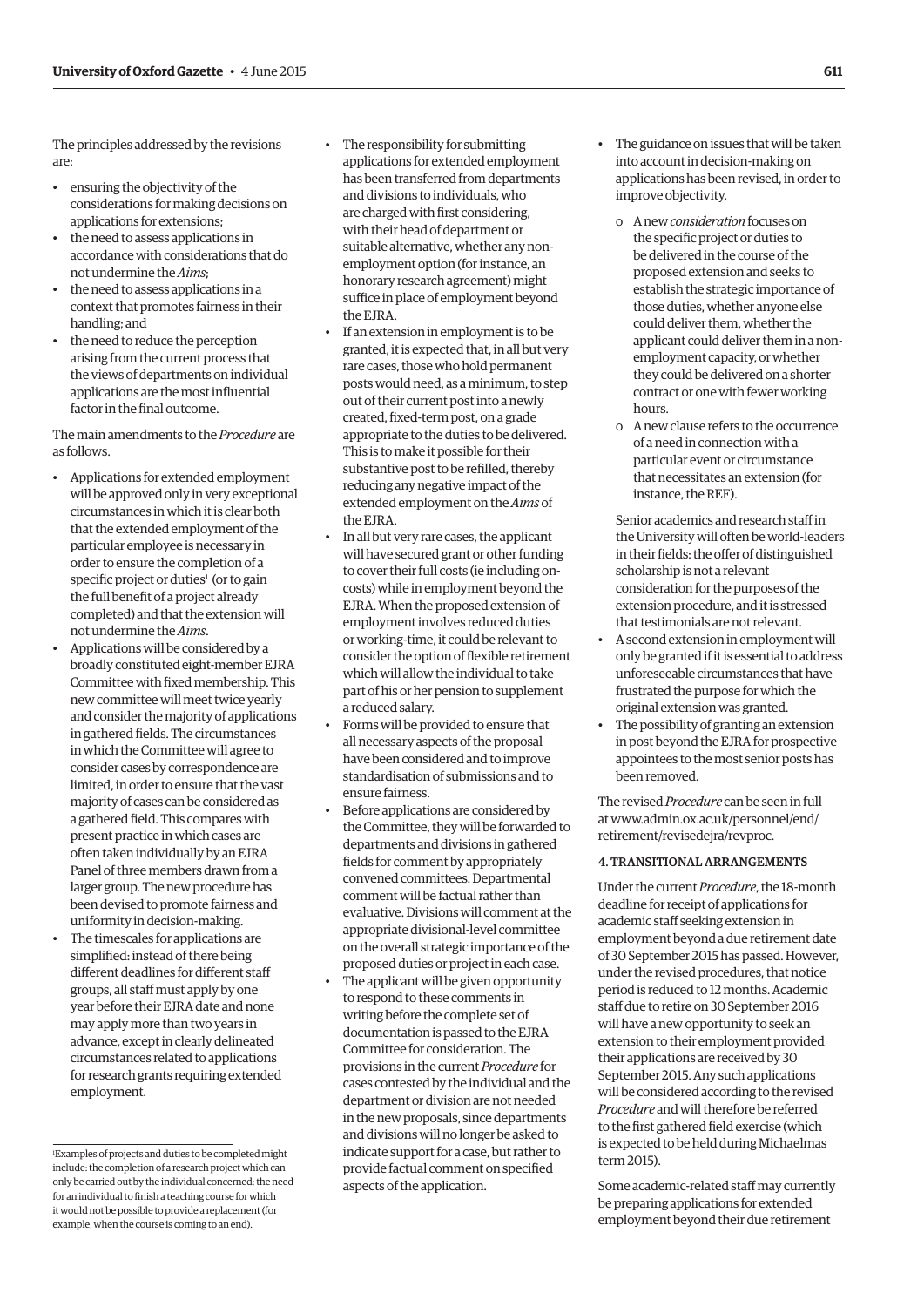date of 30 September 2016 (the current deadline for these applications being 30 September 2015): any such applications will be assessed against the considerations published in the current *Procedures*.

## 5. Next steps

Detailed guidance on implementation of the revised *Procedure*, including the forms for use in applications, will be made available by the end of June 2015.

## **Encaenia**

## SHELDONIAN THEATRE

At the Encaenia to be held in the Sheldonian Theatre on 24 June, the Curators of the Theatre propose to allot seats as follows, and subject to availability, to those who apply for tickets:

(a) one visitor's ticket each to Heads of Houses, Canons of Christ Church, members of Council, and certain other persons holding official positions in the University;

(b) one visitor's ticket to each Professor;

(c) one ticket to each member of Convocation (ie any matriculated member of the University on whom any degree of the University has been conferred, or any member of Congregation who does not hold such a degree).

Applications for tickets in the above categories, stating the name and standing of each person for whom a ticket is requested, should be made no later than **10 June** to the University Card Office, Examination Schools (email: university.card@ox.ac.uk). For security reasons, all requests for tickets must state the names of the persons for whom the tickets are intended.

Tickets for all other members of the University (ie those who have not been admitted to any degree of the University) will be distributed through college authorities. All applications for tickets in this category should be made to the college authorities and not to the University Card Office

The gates and entrances to the Theatre will be opened at 10.45am and the proceedings will begin at 11.30am. Holders of tickets are requested to be in their places inside the Theatre by 11.15am.

All current members of the University are required to wear *subfusc* and full Oxford academic dress. Doctors will wear their robes and other graduates their hoods.

## **Oxford University Language Centre**

## LUNCHTIME LANGUAGE COURSES

Registration is now open for new lunchtime courses in Arabic, French, Italian, German and Spanish at the Oxford University Language Centre, running 22 June– 3 July (Weeks 9 and 10) for only £75 per participant.

This is a great opportunity to learn a new language or build on existing skills, whether for research, professional development or just a summer holiday. Email admin@ [lang.ox.ac.uk for further information and to](mailto:admin@lang.ox.ac.uk)  request an application form.

## **Appointments**

## **Mathematical, Physical and Life Sciences**

Dr Damian Rossler, MAETH Zurich, PhD Paris XIII, has been appointed to the Associate Professorship of Pure Mathematics, Mathematical Institute, in association with a Tutorial Fellowship at Pembroke. From 1 September 2015 until 31 August 2020. Dr Rossler's research is in the area of arithmetic algebraic geometry, extending also into diverse areas of number theory and geometry as well as model theory.

Dr Melanie Rupflin, PhDETH Zurich, has been appointed to the Associate Professorship of the Analysis of Nonlinear Partial Differential Equations, Mathematical Institute, in association with a Tutorial Fellowship at Trinity. From 1 September 2015 until 31 August 2020. Dr Rupflin's research is in the area of geometric analysis.

#### **Visiting Professorships**

## **Mathematical, Physical and Life Sciences**

The Mathematical, Physical and Life Sciences Board has conferred the title of Visiting Professor in Engineering Science upon Guatam Kalghatgi, PhD Brist, currently Principal Professional, Saudi Aramco, for a period of 3 years from 26 May 2015.

## **Electoral Boards**

#### **Composition of an Electoral Board**

The composition of the electoral board to the post below, proceedings to fill which are currently in progress, is as follows:

## Linklaters Professorshipof COMPAR ATIVE LAW

*Appointed by*

| The Principal of      | Mr Vice-Chancellor <sup>1</sup> |
|-----------------------|---------------------------------|
| Harris Manchester     |                                 |
| The Principal of      | ex officio                      |
| <b>Brasenose</b>      |                                 |
| Professor R Goodman   | Social Sciences                 |
|                       | Division                        |
| Professor H Collins   | Faculty of Law                  |
| Professor A Davies    | Faculty of Law                  |
| Professor I Bell      | Faculty of Law                  |
| Professor S Whittaker | Council                         |
| Professor P Giliker   | Council                         |
| Professor W Swadling  | Brasenose                       |

1 Appointed by Mr Vice-Chancellor under the provisions of Statute IX, Sect. 10 and 11 (Supplement (1) to *Gazette* No 4633, 9 October 2002, p108).

#### **Musical and other Events**

#### **Sheldonian Theatre**

#### English Chamber Orchestra

*13 Jun*: 350th Anniversary Concerts: Haydn's 'Oxford' Symphony, Mendelssohn's Violin Concerto and Beethoven's Fourth will be performed by the the English Chamber Orchestra. Tickets: www. [oxfordplayhouse.com/ticketsoxford/index.](www.oxfordplayhouse.com/ticketsoxford/index.aspx#event=19656) aspx#event=19656 or 01865 305305.

#### **Exhibitions**

#### **St John's**

The college intends to open to the public its collection of medieval vestments on Saturday, 13 June, from 2pm until 5pm. The collection is displayed in the Garden Quadrangle and entrance, free of charge, will be via the Main Lodge.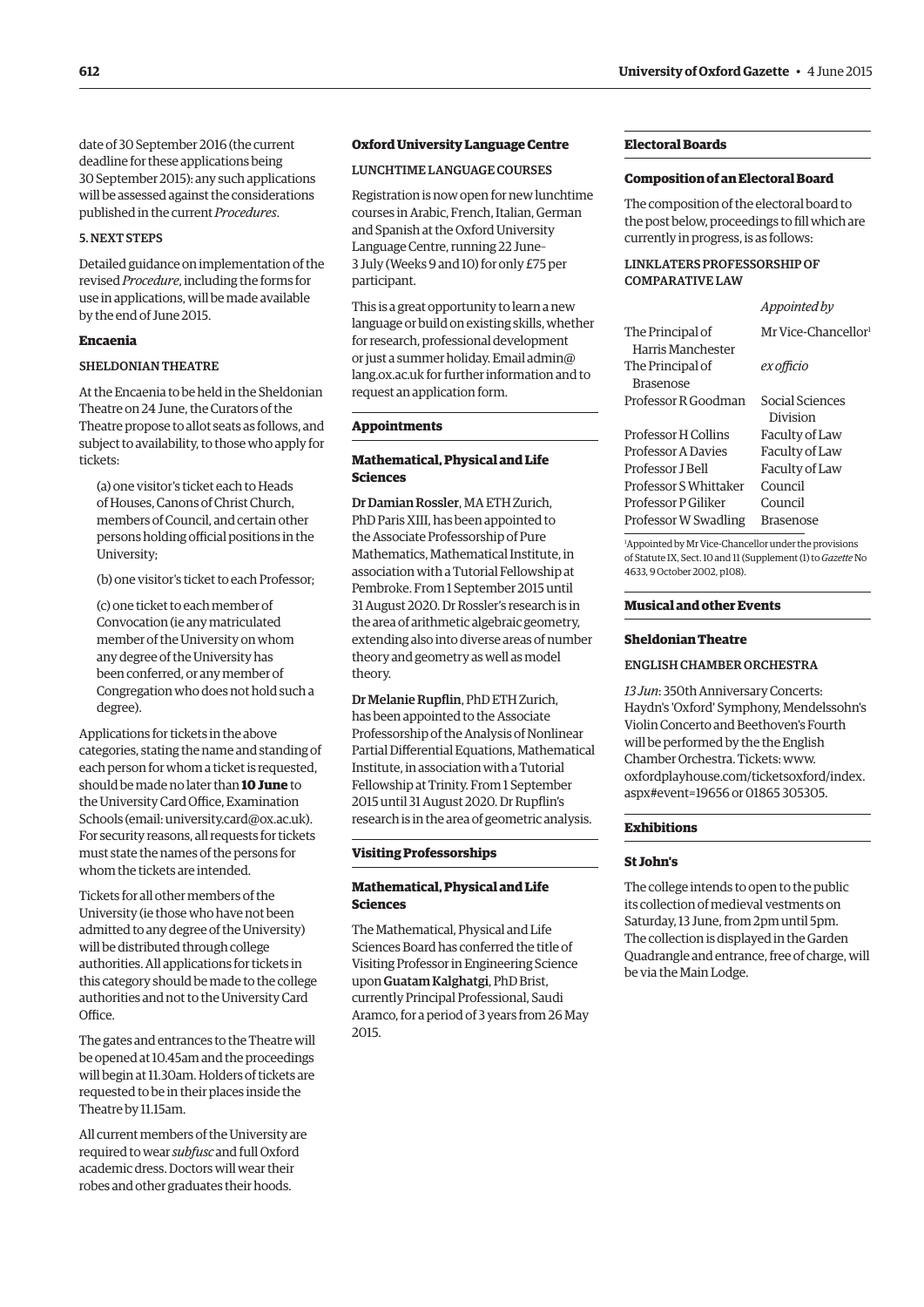# <span id="page-8-0"></span>Lectures

# Examinations and Boards

## **Humanities**

## **Faculty of Linguistics, Philology and Phonetics**

#### **LECTURE**

Dr Lindsay Morcom, Queen's, Canada, will lecture at 9am on 9 June in the Ground Floor Lecture Theatre, Clarendon Institute.

*Subject*: 'The Anishinaabemowin language: structures, survivance and immersion education'

## **Mathematical, Physical and Life Sciences**

#### **Department of Physics**

Oxford Physics Colloquium

Professor Swapan Chattopadhyay, Fermi National Accelerator Laboratory and Northern Illinois, will lecture at 4.15pm on 12 June in the Martin Wood Lecture Theatre, Clarendon Laboratory.

*Subject*: 'Parlez-vous beams? The frontier of beam physics and accelerator science: from high energy particle colliders to quantum degenerate beams'

#### **Colleges, Halls and Societies**

#### **Kellogg**

The following lectures will be given at 5.30pm in the Mawby Room. All welcome.

Professor Martin Birchall will deliver the Anne McLaren Memorial Lecture on 8 June. Refreshments from 5pm. *Subject*: 'Stem cells for organ repair'

Dr David Johnson, Imperial, will lead a seminar on 9 June. *Subject*: 'Big data in action'

Phumzile Mlambo-Ngcuka will deliver the 25th Anniversary Bynum Tudor Lecture [on 12 June. Booking required: bookings@](mailto:bookings@kellogg.ox.ac.uk) kellogg.ox.ac.uk.

*Subject*: 'Challenges facing women and girls globally'

## **Examinations for the Degree of Doctor of Philosophy**

*This content has been removed as it contains personal information protected under the Data Protection Act.*

#### **Changes to Examination Regulations**

For the complete text of each regulation listed below and a listing of all changes to regulations for this year to date, [please see www.ox.ac.uk/gazette/](www.ox.ac.uk/gazette/examinationregulations) examinationregulations.

## **Mathematical, Physical and Life Sciences Board**

- Doctoral Training Programmes for all 1+3 CDT programmes (where '1' is a terminal Master's), the 3-year DPhil part will follow the same timescales as a standard DPhil (rather than as the second year of a 4-year CDT)
- Honour School of Mathematics correction to changes published in *Gazette* of 19 March

## **Medical Sciences Board**

- MSC IN INTEGRATED IMMUNOLOGY to clarify timing of resits for computerbased examinations
- MSc in Musculoskeletal Sciences (a) to update regulations for accuracy (b) to change timing of the course to a standard academic year (October– September) instead of a calendar year (January–December)
- PGDip in Musculoskeletal Sciences removal of separate regulations as requirements covered within the special regulations for the MSc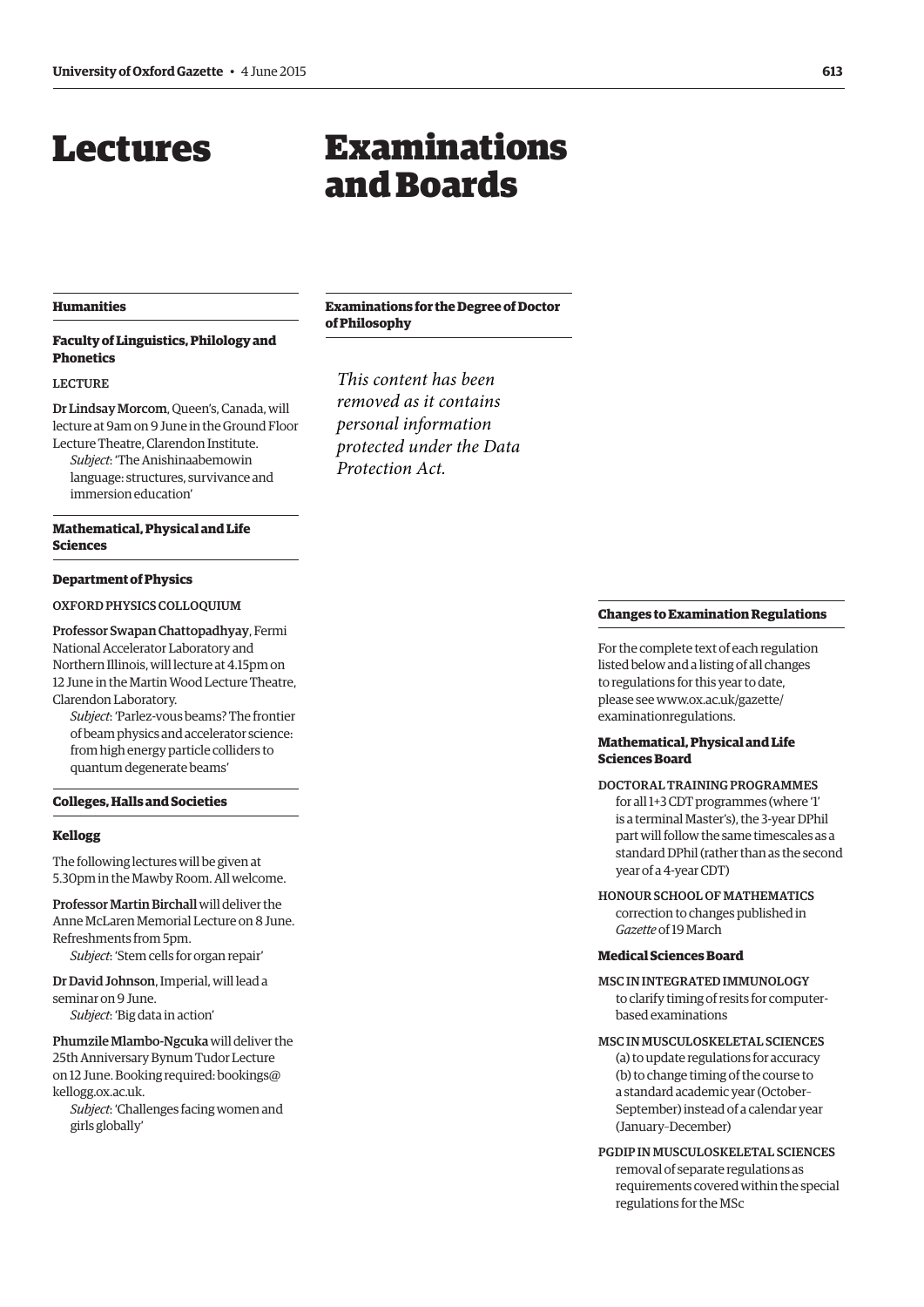# <span id="page-9-0"></span>Colleges, Halls and Societies

# Elections

#### **Obituaries**

#### **Christ Church**

- Professor Norman John Peppin Brown, April 2014; 1941. Aged 91. Sir Albert Raymond Maillard Carr, 19 April 2015; 1938. Aged 96. The Revd Ronald Humphrey Darroch,
- 28 January 2015; 1967. Aged 69. David Gareth Philips Davies, 26 March 2015; 1953. Aged 80.
- Cyril Trevor Fletcher, March 2015; 1946. Aged 85.
- Peter George Medway, 17 January 2015; 1959. Aged 73.
- Basil Henry George Sparrow, 15 April 2015; 1939. Aged 93.
- Muhammadu Diko Yusufu, 1 April 2015; 1956. Aged 83.

## **Contested Elections** 11 June

The following elections will be contested.

## **Council**

One member of Congregation elected by Congregation from members of the faculties in the divisions of Mathematical, Physical and Life Sciences and of Medical Sciences

| Current/Retiring Member                | To bold<br>office until |
|----------------------------------------|-------------------------|
| Professor M S Williams.<br>New College | MT <sub>2019</sub>      |
|                                        |                         |

*The following nominations have been received*:

Matthew Freeman, MAOxf, PhDLond, Fellow of Lincoln, Faculty of Physiological Sciences

*Nominated by*:

- Sir John Bell, Christ Church, Faculty of Clinical Medicine
- A M Buchan, Corpus Christi, Faculty of Clinical Medicine
- Dame Kay Davies, Hertford, Faculties of Physiological Sciences, and of Clinical Medicine
- P W H Holland, Merton, Faculty of Zoology
- C Kennard, Brasenose, Faculties of Psychological Studies, and of Clinical Medicine
- JALangdale, Queen's, Faculty of Plant Sciences
- Sir Peter Ratcliffe, Magdalen, Faculty of Clinical Medicine
- P ARobbins, Queen's, Faculty of Physiological Sciences
- C V Robinson, Exeter, Faculty of Chemistry
- M S P Sansom, Corpus Christi, Faculty of Biochemistry

#### *Candidate statement*:

I moved to Oxford in 2013 to become Head of the Dunn School of Pathology and a Fellow of Lincoln College, having spent the previous 20 years at the MRC Laboratory of Molecular Biology in Cambridge, where I became Head of Cell Biology. I study the mechanisms of communication between cells: how do they learn their fate?

It is a great privilege to join one of Europe's leading biomedical departments: our current strength and the Dunn School's renowned history make mine one of the most attractive jobs in UK science. There are also many challenges. Beyond learning the sometimes arcane ways of the University, my major goals are: to ensure that our preclinical teaching remains outstanding; to support the careers of our young scientists; and to recruit the very best academic researchers and teachers to Oxford.

These departmental goals underlie my interest in joining Council. I strongly believe that science is best done in interdisciplinary environments, so I am keen to see Oxford capitalise on its extraordinary strengths by encouraging greater interactions between disciplines, Departments and Divisions.

As a Head of Department, I am also very conscious of the difficult financial position that the University faces, and the consequent pressures this places on everyone. Sadly, this is unlikely to improve in the next few years, and I would like to help shape our response. My focus would be on protecting primary academic values: we must ensure that excellent scholarship and the best possible teaching are not compromised.

Michael Wooldridge, BSc CNAA, MAOxf, PhDUMIST, Fellow of Hertford, Faculty of Computer Science

#### *Nominated by*:

- Professor Sir Drummond Bone, Master of Balliol, Faculty of English Language and Literature
- W N Hutton, Principal of Hertford P S Grant, St Catherine's, Faculty of
- **Materials**
- A N Halliday, Wadham, Faculty of Earth Sciences
- SD Howison, Christ Church, Faculty of Mathematics
- L Tarassenko, St John's, Faculty of Engineering Science

#### *Candidate statement*:

I am a Professor of Computer Science, and a Fellow of Hertford College. I joined Oxford in 2012, and took over as Head of Department of Computer Science in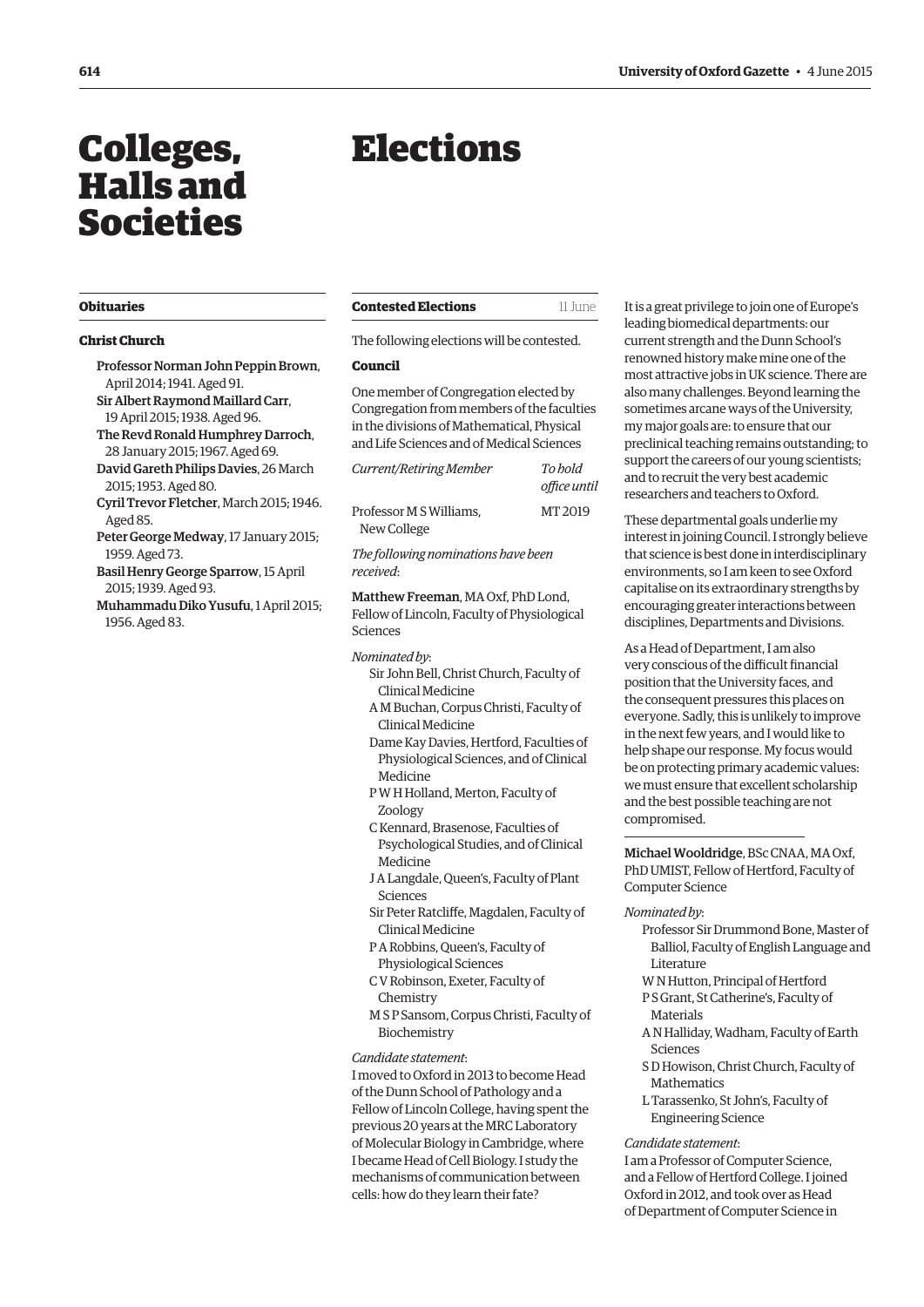October 2014. I was heavily involved in the REF2014 preparations at Oxford, and I have served on MPLS Divisional Board since 2013. For Hertford, in addition to serving on Governing Body, I chair the college IT committee, and am a member of the college Dean of Degrees team. My research area is artificial intelligence, and my main research interests could be described as building computers that can collectively solve problems, in much the same way that human teams do. I joined Oxford with an ERC Advanced Grant that funds my research for five years; I currently manage a team of five postdocs.

Serving on Council is an enormous responsibility for an institution of Oxford's international standing, and a huge challenge given the size, diversity, and byzantine complexity of the collegiate university. If elected, I would aim to challenge thinking that does not respect or advance our core academic values. I would strive to maintain and support all that is good about our unique historical environment, while accepting that we work in the modern world, with pressures and challenges that previous generations could never have anticipated. Above all, I would aim to be open-minded and non-partisan, representing the best interests of the entire collegiate university.

*Note*: Full details of Council's remit, composition, functions and powers [can be found at: www.admin.ox.ac.uk/](www.admin.ox.ac.uk/statutes/783-121.shtml) statutes/783-121.shtml.

Elected members of Council will ordinarily be expected to serve on a small number of other committees (typically between one and three, usually including at least one of the main committees of Council ie PRAC, GPC, Education Committee, Personnel Committee, Research Committee).

For further information, please contact [the Deputy University Secretary \(emma.](mailto:emma.rampton@admin.ox.ac.uk) rampton@admin.ox.ac.uk).

#### **Committees reporting to Council**

Curators of the University **LIBRARIES** 

Two members of Congregation elected by Congregation

| Current/Retiring Member  | To hold<br>office until |
|--------------------------|-------------------------|
| Dr K L Blackmon. Merton  | MT 2019                 |
| Dr H O'Donoghue, Linacre | MT 2019                 |
|                          |                         |

*The following nominations have been received*:

Vincent Gillespie, MADPhil Oxf, Fellow of Lady Margaret Hall, Faculty of English Language and Literature

*Nominated by*:

- C M MacRobert, Lady Margaret Hall, Faculties of Medieval and Modern Languages and of Linguistics, Philology and Phonetics
- A P M Orchard, Pembroke, Faculty of English Language and Literature
- S P Perry, Balliol, Faculty of English Language and Literature
- G P Tapsell, Lady Margaret Hall, Faculty of History

## *Candidate statement*:

Thomas Bodley called libraries our 'singular treasure.' As a literary scholar and a medievalist, they are central to my working life. I have previously served as a Curator of the University Libraries from 2005 to 2011. I was a member of the Project Sponsor Group planning the Weston Library, now delivered and open. But new internal and external challenges (many of them financial), and changing demands on the collections from readers, mean that our libraries will need to remain nimble. There is no such thing as a 'steady-state' library: a new set of issues lurks round every corner of every bookstack. Open Access will have significant implications for libraries; electronic access continues to change the way the collection is stewarded and developed, not least in regard to Electronic Legal Deposit, which is in some ways more inflexible and restrictive for readers than physical Legal Deposit. The major challenge facing the libraries in the next five years will be the development of the Humanities building on the ROQ. The library provision on the site presents massive logistical and philosophical issues. As a former college Fellow Librarian, a former chair of a faculty library committee, and a former Curator, as well as a long-time

user of special collections (almost old enough to qualify for my own shelfmark), I believe I have both the academic experience and the political understanding to be able to contribute to these new developments, and to make sure that older scholarly values get embedded into the ongoing remodelling.

N Purcell, MAOxf, Fellow of Brasenose, Faculty of Classics, Sub-Faculty of Archaeology

#### *Nominated by*:

I W Archer, Keble, Faculty of History P R Ghosh, St Anne's, Faculty of History G O Hutchinson, Exeter, Faculty of Classics

- G AJohnson, Christ Church, Faculty of **History**
- T J Morgan, Oriel, Faculty of Classics
- R C T Parker, New College, Faculty of Classics, Sub-Faculty of Archaeology
- R B Rutherford, Christ Church, Faculty of Classics
- C J Wickham, All Souls, Faculty of History

## *Candidate statement*:

Membership of the new OU Museums Board (on behalf of the Humanities Division) has made me appreciate the advantages and possibilities of shared administration and planning across scattered university institutions and collections (though it has also given me a realistic feel for the challenges). Other work which I have done with the Division and my Faculty has left me in no doubt about how vital and challenging this moment is in the history of Oxford's library systems. Meanwhile, through my own daily research activity I continue to be an appreciative and enthusiastic inheritor of our extraordinary resources in this area, and also have daily experience of many of the current radical changes in how scholarly information is deployed for research and teaching. For other reasons too, this is a peculiarly significant moment in the history of the Bodleian and other central collections, with the completion of the Weston Library and the revived planning process for the ROQ Humanities Library; but also (and still more demandingly) in the extremely serious issue of the position of the continuing deployment, conservation, and enhancement of all the University's collected and constantly accumulating scholarly resources in its administrative and fiscal ecology. If elected as Curator, I should welcome the opportunity to contribute to discussion of all these matters.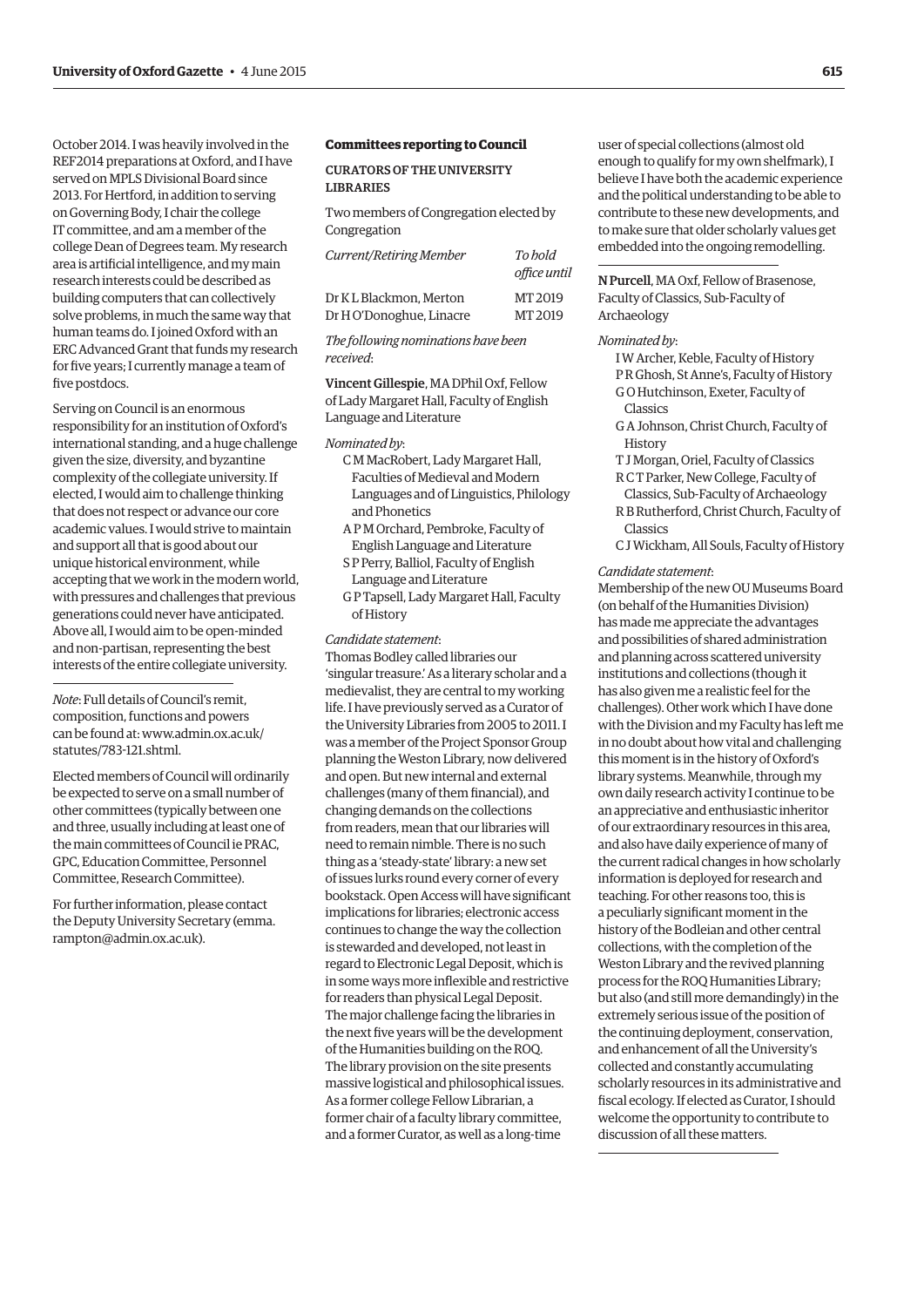H R Woudhuysen, MADPhil Oxf, Rector of Lincoln, Faculty of English Language and Literature

- *Nominated by*:
	- Sir Jonathan Phillips, Warden of Keble
	- P A Madden, Provost of Queen's
	- A M S Prochaska, Principal of Somerville, Faculty of History
	- S E Brigden, Lincoln, Faculty of History C Y Ferdinand, Magdalen, Faculty of
	- English Language and Literature M JA Freeman, Lincoln, Faculty of
	- Physiological Sciences Sir Noel Malcolm, All Souls, Faculty of **History**
	- R N N Robertson, Queen's, Faculty of Medieval and Modern Languages
	- H W Small, Pembroke, Faculty of English Language and Literature

#### *Candidate statement*:

I returned to Oxford in 2012 as Rector of Lincoln College after spending thirty years at University College, London. During the course of my academic career, I have worked mainly on English Literature of the sixteenth and seventeenth centuries, in particular on the transmission of texts and the material forms that they take. My interest in books and manuscripts has taken me to a wide range of libraries in the UK and the US and to spend a great deal of time using and working in the Bodleian and other University libraries.

From 2007 to 2012, I was an externally appointed Curator of the (then) Bodleian Libraries and would now like to serve on the Curators again as someone more closely involved in the life of the University and its colleges – I am currently Deputy Chair of the Conference of Colleges. One of my main concerns is to do what I can to make sure that the University Libraries' extraordinary range of activities are well funded and that they remain places where academics, students, and visitors can work efficiently and comfortably with the materials (digital as well as on paper) that they need. I am keen to ensure that the Libraries retain and develop their international standing as places of the best kinds of humanistic and scientific scholarship.

The Libraries face a period of financial difficulties and great opportunities, especially with the opening of the Weston Library; I would like to do all that I can to assist them.

For further information, please contact the [Secretary \(richard.ovenden@bodleian.ox.ac.](mailto:richard.ovenden@bodleian.ox.ac.uk)  $_{11}k$ ).

## **Other Committees and University Bodies**

#### Visitors of the Botanic Garden

One person elected by Congregation

| Current/Retiring Member        | To bold<br>office until |
|--------------------------------|-------------------------|
| Professor H C J Godfray, Jesus | MT <sub>2018</sub>      |

## *The following nominations have been received*:

S A Killoran, BA Hull, MAOxf, PGDip Leeds, Fellow of Harris Manchester

#### *Nominated by*:

ALDuffell, Harris Manchester E C S Eve, Harris Manchester, Faculty of Theology V J Lill, Harris Manchester

I C Ruiz Olaya, Harris Manchester, Faculty of Social Studies

## *Candidate statement*:

I would very much like to be considered for this position. I have a great interest in gardens and gardening. I am a member of the RHS, the Abingdon Horticultural Society and every holiday involves visiting and admiring gardens of one sort or another. I have been involved for the past 2 years in growing plants for community beds in Abingdon with the emphasis to encourage planting for bees and butterflies. The Botanic Garden in Oxford is a very special space and place that everyone can enjoy at all times of the year, especially visitors to the city. I would be very interested in helping the staff of the Garden to fulfil their plans for the Garden and to work with the new Director of the Botanic Garden. There is a desire to increase visitor numbers, to share this very special part of Oxford, to expand the already very successful educational programmes and to exploit the history of the collection. As a librarian I hope my skills might prove to be of use to the committee. At the very least I hope my enthusiasm will be of service. I have served on the Governing Body of Harris Manchester College for 12 years and realise how important it is to contribute to meetings, to listen to others and to work as a member of a team.

C Sillero-Zubiri, BSc La Plata, DPhil Oxf, Faculty of Zoology

*Nominated by*:

- F Lannon, Principal of Lady Margaret Hall, Faculty of History
- P J Johnson, Faculty of Zoology
- A Kacelnik, Pembroke, Faculty of Zoology
- D W MacDonald, Lady Margaret Hall, Faculty of Zoology

## *Candidate statement*:

The Botanic Garden, with its great history, buildings and wonderful displays seem to me a great asset to the University. I am a Conservation Biologist working in Africa, Asia and South America, and have a particular interest in Afroalpine, Andean and aridlands biodiversity. As a resident in East Oxford for over two decades, I have been a regular visitor to the Botanic Garden and Harcourt Arboretum. Often accompanied by my family I enjoy the different seasons at the Garden and Arboretum, with a predilection for the alpine house and the various geographic beds. I am grateful for the privilege of using these historical places for enjoyment, learning and meditation. Furthermore, I am interested in the academic purpose of botanic collections and the value of these collections as a vehicle for teaching and artistic expression.

I wish to join the Visitors of the Botanic Garden Committee to share my experience as a conservation scientist and a regular visitor, and make positive contributions to their future use and enjoyment by all Oxford residents.

For further information, please contact the Secretary (stephen.harris@plants.ox.ac.uk).

#### Delegacy for Military Instruction

One person elected by Congregation

| Current/Retiring Member | To bold<br>office until |
|-------------------------|-------------------------|
| Dr CP MacKenzie,        | MT 2019                 |
| Green Templeton         |                         |

*The following nominations have been received*:

Chris Breward, MA MSc DPhil Oxf, Faculty of Mathematics

#### *Nominated by*:

S J Chapman, Mansfield, Faculty of **Mathematics** SD Howison, Christ Church, Faculty of **Mathematics** C P Please, Mansfield, Faculty of Mathematics DJR Vella, Lincoln, Faculty of Mathematics

#### *Candidate statement*:

I have put myself forward to serve on the Delegacy for Military Instruction because I have a keen interest in Military and University affairs. I have been involved in the Air Cadet organisation as an Officer in the Training Branch of the Royal Air Force Volunteer Reserve for the last 20 years and am currently overseeing six Air Training Corps Squadrons in South and West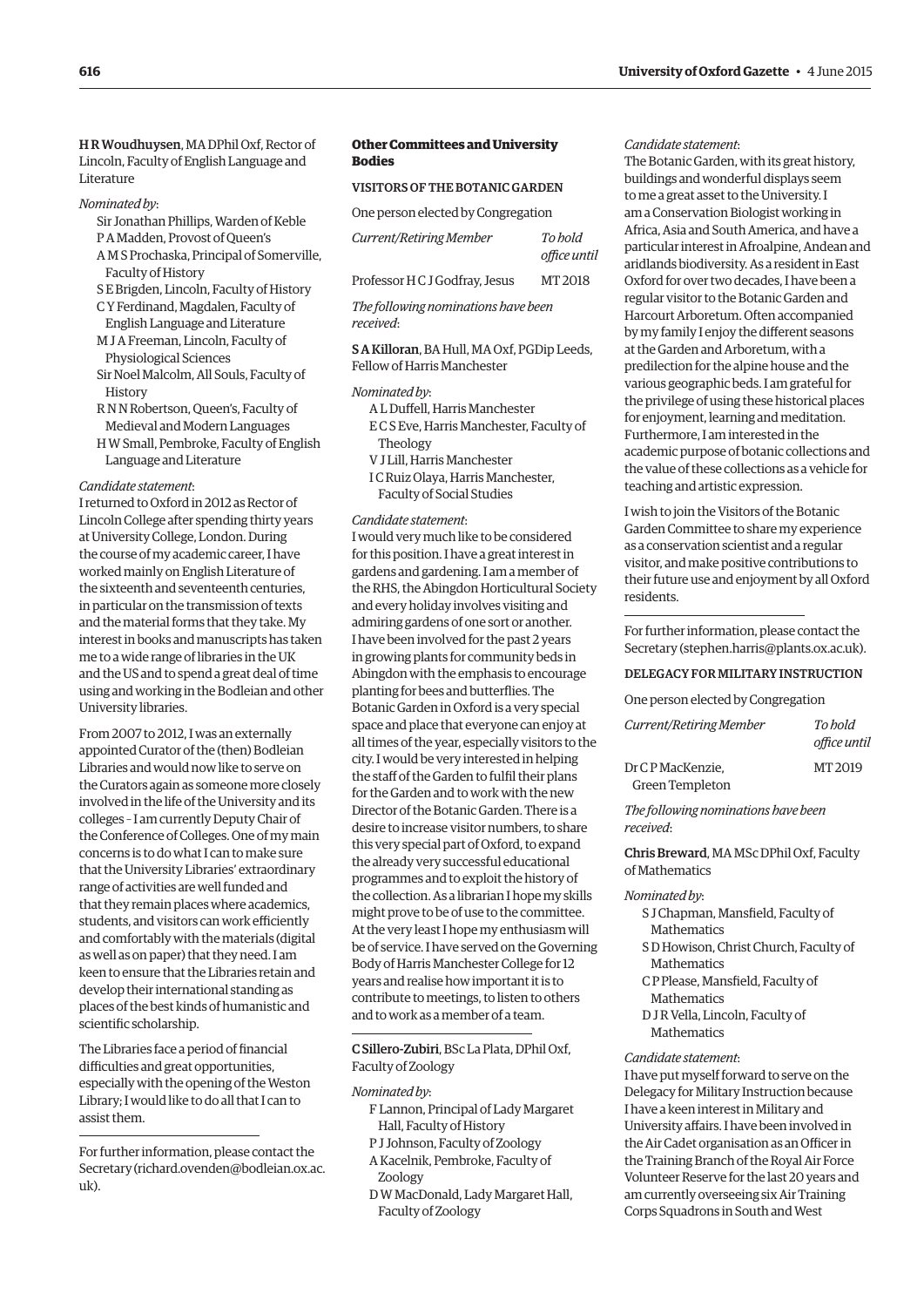<span id="page-12-0"></span>Oxfordshire. Within the University I am a tutor at Christ Church, a CDT Director and was the REF coordinator for Mathematical Sciences in the 2014 exercise. My experiences "both sides of the fence" have given me valuable insights which I think will be of benefit to the Delegacy and to the students involved in the Oxford University Officers Training Corps, the University Air Squadron, and the University Royal Naval Unit.

## C P MacKenzie, MAOxf, MEd Sydney, PhD ANU, Faculty of Law

#### *Nominated by*:

- RA Cooper, Brasenose, Faculty of Medieval and Modern Languages
- P ODaley, Jesus, Faculty of Anthropology and Geography
- N R Moore, Green Templeton, Faculty of Clinical Medicine
- H A W Neil, Wolfson, Faculty of Clinical Medicine

[No candidate statement submitted.]

## **Notes:**

Nominations in writing for the elections on 11 June, by four members of Congregation other than the candidate, were received by the Elections Office, University Offices, Wellington Square, up to 4pm on 14 May.

Candidates were invited to include with their nomination forms a written statement of no more than 250 words setting out his or her reasons for standing and qualifications for the office being sought. These [statements are now available online at www.](www.admin.ox.ac.uk/elections) admin.ox.ac.uk/elections and published in this issue of the *Gazette*. Please note that nominees' college affilations are only given where the nominee is a governing body fellow of their college.

Ballot papers have been sent out to members of Congregation. Completed ballot papers must be received by the Elections Office not later than **4pm on 11 June**.

For further information, please contact the [Elections Officer \(shirley.mulvihill@admin.](mailto:shirley.mulvihill@admin.ox.ac.uk) ox.ac.uk).

## **Convocation** 19 June

#### **Election of the Professor of Poetry**

## **Nominations for this election closed on 6 May.**

An election by Convocation will be held in Trinity term 2015 in order to elect the Professor of Poetry, to hold office for four years from the first day of Michaelmas term 2015. A meeting of Convocation will be held on Friday, 19 June 2015, to announce the results.

## Duties and stipendof the Professor

The duties of the professor are: normally to give one public lecture each term; to deliver an inaugural lecture; normally to offer one more event each term; to give the Creweian Oration at Encaenia every other year (a duty established by convention); each year, to be one of the judges for the Newdigate Prize, the Lord Alfred Douglas Prize and the Chancellor's English Essay Prize; every third year to help judge the prize for the English poem on a sacred subject; and generally to encourage the art of poetry in the University.

The professor receives a stipend of £12,000 per annum plus £40 for each Creweian Oration. The professor may hold the post in conjunction with another professorship or readership within the University. The post enjoys an association with All Souls College but there may be occasions when the postholder is offered an association by another college (eg if the postholder has a prior association with another college).

Further particulars of the professorship are [available on the University website \(www.](www.ox.ac.uk/poetryprofessor2015) ox.ac.uk/poetryprofessor2015). Informal enquiries about the post may be made to [the Chair of the Faculty of English \(seamus.](mailto:seamus.perry@ell.ox.ac.uk) perry@ell.ox.ac.uk).

#### Election procedures

#### *Eligibility to vote in this election*

All members of Convocation who wish to vote in this election must first register their intention to vote (see 'Voter registration' below).

Convocation consists of all the former student members of the University who have been admitted to a degree (other than an honorary degree) of the University, and of any other persons who are members of Congregation or who have retired having been members of Congregation on the date of their retirement.

Membership of Convocation is conferred automatically to members of Congregation whose names have been entered in the

Register of Congregation and to degree holders after having attended a formal degree ceremony (either in person or *in absentia*). Those wishing to verify their current status as members of Convocation are asked to contact their college secretary or departmental administrator.

The functions of Convocation are set out in [the University Statutes \(www.admin.ox.ac.](www.admin.ox.ac.uk/statutes/780-121.shtml) uk/statutes/780-121.shtml).

## *Eligibility to stand for election*

The single criterion for eligibility, in addition to not having held the Professorship on a previous occasion, is that candidates be of sufficient distinction to be able to fulfil the duties of the post.

#### *Eligibility to nominate in this election*

All members of Convocation were entitled to nominate a candidate in this election (see 'Nominations' below). Please note that members also wishing to vote must also register their intention to vote (see 'Voter registration' below).

## *Nominations*

Nominations by 50 members of Convocation other than the candidate were received by the Elections Office at the University Offices, Wellington Square, up to 4pm on Wednesday, 6 May. The list of all those nominated by the deadline was published in the *Gazette* of 14 May and is repeated below.

## *Candidate statements*

Each candidate for election, or authorised representative, was permitted to submit for publication a written statement, of no more than 500 words, setting out the candidate's reasons for standing, including for publication one photograph of themselves and one URL to the candidate's own website if they so wished. These statements were received by the Elections Office at the University Offices, Wellington Square, by 4pm on Wednesday, 6 May. These statements were first published in the 14 May issue of the University *Gazette* and on the official University website, and are repeated below.

#### *Congregation flysheets*

Ten or more members of Congregation may arrange to have a flysheet circulated with the *Gazette* in regard to this election. The rules made by Council governing the circulation of flysheets are given in Appendix B of [Congregation Regulations 2 of 2002 \(www.](www.admin.ox.ac.uk/statutes/regulations/529-122b.shtml#_Toc28141352) admin.ox.ac.uk/statutes/regulations/529- 122b.shtml#\_Toc28141352).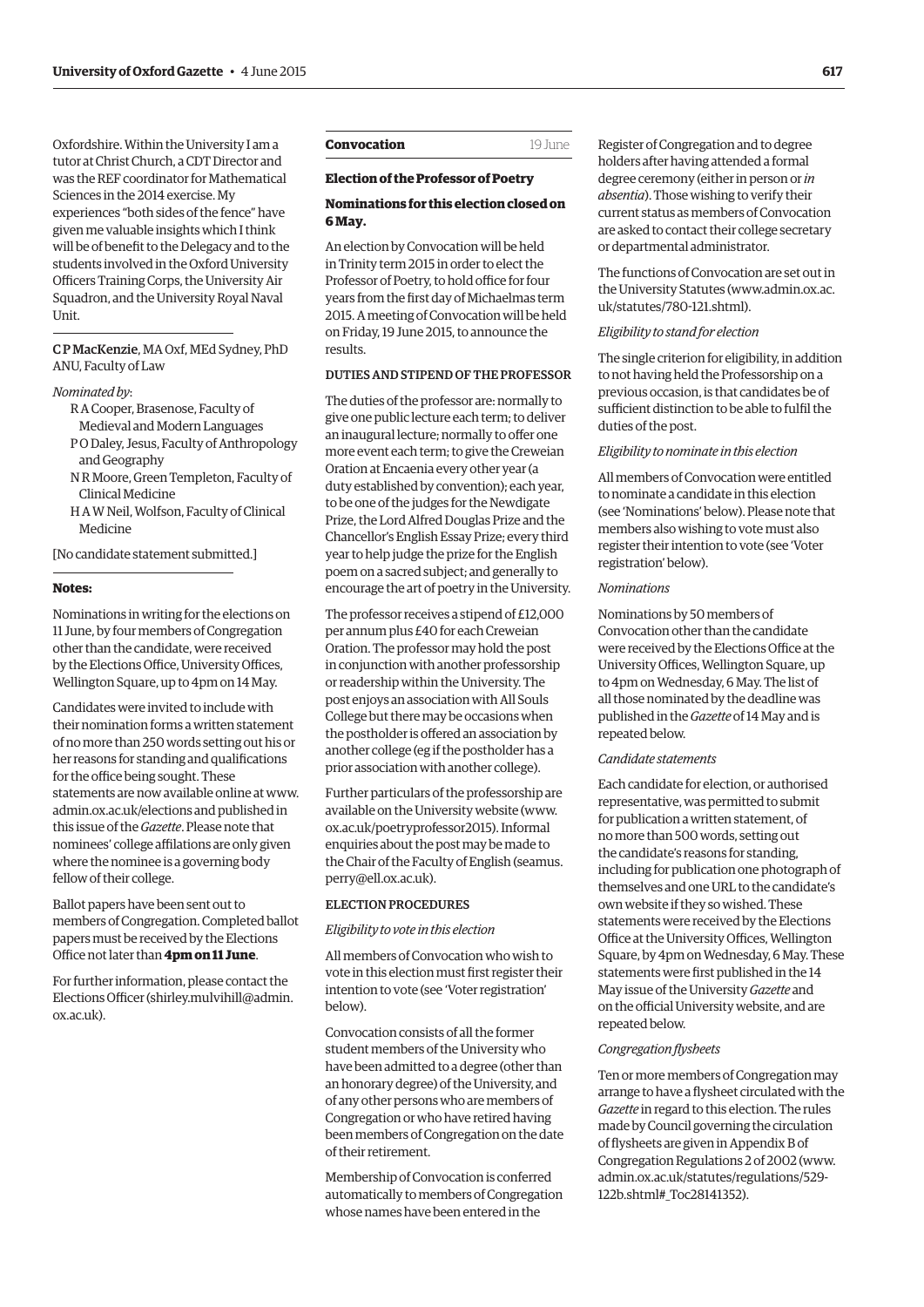## *Voting arrangements*

As this election is contested, a ballot will be conducted by the Electoral Reform Services in accordance with the following procedures and the results announced at a meeting of Convocation on Friday, 19 June.

## *Voter registration*

Members of Convocation must register their intention to vote. To register to vote, please go to the registration site www. [votebyinternet.com/oxfordpoetry15. Once](www.votebyinternet.com/oxfordpoetry15)  you have submitted your request to register **and confirmed this via an emailed link to your email account**, your details will be checked to ensure you are a member of Convocation. You will be notified by email if your request has been **unsuccessful**. The registration period is now open and will close at **noon on Monday, 8 June 2015 (BST)**. If you are unable to register online, or have any queries about the registration process, please send an email to Alex Lonie (alex.lonie@electoralreform.co.uk) or telephone +44 020 8365 8909.

#### *Voting*

Registered voters now have the option of voting, either online or in person at the University Offices, **until noon on Wednesday, 17 June (BST)**. Voters who have registered to vote online will be sent instructions on how to vote once their eligibility to vote has been verified. To allow time for verification of eligibility, members wishing to vote in person must register at least five working days before collecting their ballot paper from the University Offices at Wellington Square, Oxford, between 9am and 5pm Monday to Friday. Members voting in person must bring some form of photo identification, such as a University card, Bodleian reader's card, new-style driving licence or passport.

## *Result of the contested election*

The result of the contested election will be announced by the Proctors in a meeting of Convocation at 4pm on Friday, 19 June, in Convocation House. Members of Convocation wishing to attend the meeting are asked to note that the wearing of gowns is optional. The result will subsequently be reported on the University's website and published in the *Gazette*.

#### Further Information

Informal enquiries about the post may be made to the Chair of the Faculty of English (seamus.perry@ell.ox.ac.uk).

Further information about election procedures may be found in Council [Regulations 8 of 2002 \(www.admin.ox.ac.](www.admin.ox.ac.uk/statutes/regulations/1089-120.shtml) uk/statutes/regulations/1089-120.shtml).

Those wishing to verify their current status as members of Convocation are asked to contact their college secretary or departmental administrator.

Media enquiries should be directed to the University of Oxford News and Information [Office \(email: news.office@admin.ox.ac.](mailto:news.office@admin.ox.ac.uk) uk; tel: +44 (0)1865 (2)80528 or email: matt. [pickles@admin.ox.ac.uk; tel: +44](mailto:matt.pickles@admin.ox.ac.uk) (0)1865 280532).

All other queries should be addressed to the Elections Officer, Ms S L S Mulvihill, Council Secretariat, University Offices, Wellington Square, Oxford, OX1 2JD (email: poetry. [election@admin.ox.ac.uk; tel: +44 \(0\)1865](mailto:poetry.election@admin.ox.ac.uk)  (2)80463).

#### Nominations received

*The following nominations have been received*:

#### **Simon Armitage**

*Nominated by*: E F Angiolini, St Hugh's W T Armbrust, St Antony's H Asari, Trinity F M Ashcroft, Trinity J M Barnard, Wadham S L Beal, Trinity DL Birch, St Hugh's N Bowles, Nuffield S P Breen, Trinity F S Broers, Trinity P R Bullock, Wadham J Carey, Merton RJ Carwardine, Corpus Christi D H Cecil, Queen's P E Chaisty, St Antony's J M Dodsworth, Wadham D W Dwan, Hertford S Evangelista, Trinity T W Faithfull, Keble C J Y Fletcher, Exeter R F Foster, Hertford K Ghosh, Trinity M R Gifford, Trinity AS Harris, Christ Church W N Hutton, Hertford H M Jones III, St Antony's J J Keeling, Trinity Y F Khong, Nuffield K J S Knott, Trinity H Konagaya, Trinity R H Lonsdale, Balliol S N MacFarlane, St Anne's M O MacMillan, St Antony's L K Marcus, New College R McCabe, Merton M N Mendelssohn, Mansfield A Menon, University College L J N Mignon, St Antony's K A Nicolaïdis, St Antony's M Nishi, Trinity

G C Olcott, Trinity ROvenden, Bodleian Libraries RS Parker, Trinity J H Pellew, St Hilda's E M Percy, Trinity T J Power, St Antony's A M S Prochaska, Somerville OJReady, Wolfson, Worcester I ARoberts, Trinity T K Roynon, Wolfson DSanchez-Ancochea, St Antony's M Sekine, Trinity AShlaim, St Antony's A M F Skilbeck, Somerville E J Smith, Hertford C AStovell, Trinity D M Thomas, Keble V J Worth, Trinity

#### **Ian Gregson**

*Nominated by:* N DAbrams, Corpus Christi P EApsion, Magdalen L C Arthur, Lady Margaret Hall E C Barry, Queen's C C Baughan, St Catherine's M B Bigold, St Anne's L J Blake, Wadham S J Broadbent, Keble K A Butler, Personnel Services DR Carey, Hertford P J Cawley, Keble A M Claydon, Jesus M D Condon, St Catherine's L M Cottrell, Hertford E M Craig, Hertford T Culwick, St Edmund Hall I Curr, Keble N ADrury, Jesus C Elliott, Somerville H D C Felton, Pembroke S E Fernando, St Anne's J V Flood, Keble UJ Gillen, Exeter W J Gregory, Hertford A Grounds, Wadham A N J Hamburger, Wadham Y-H He, Rudolf Peierls Centre for Theoretical Physics C A Henderson, Hertford C A Hitt, Hertford V J Lill, Harris Manchester DLoh, New College O Madgwick, St Edmund Hall N JA Melhuish, New College K J Mellor, New College R Michael, St Edmund Hall M E Mulholland, St Catherine's L Nakhla, Christ Church M I Pearson, St Edmund Hall A Pennock-Purvis, Oriel J C Pennock-Purvis, Hertford C L Phelpstead, Wolfson C A Plasa, Mansfield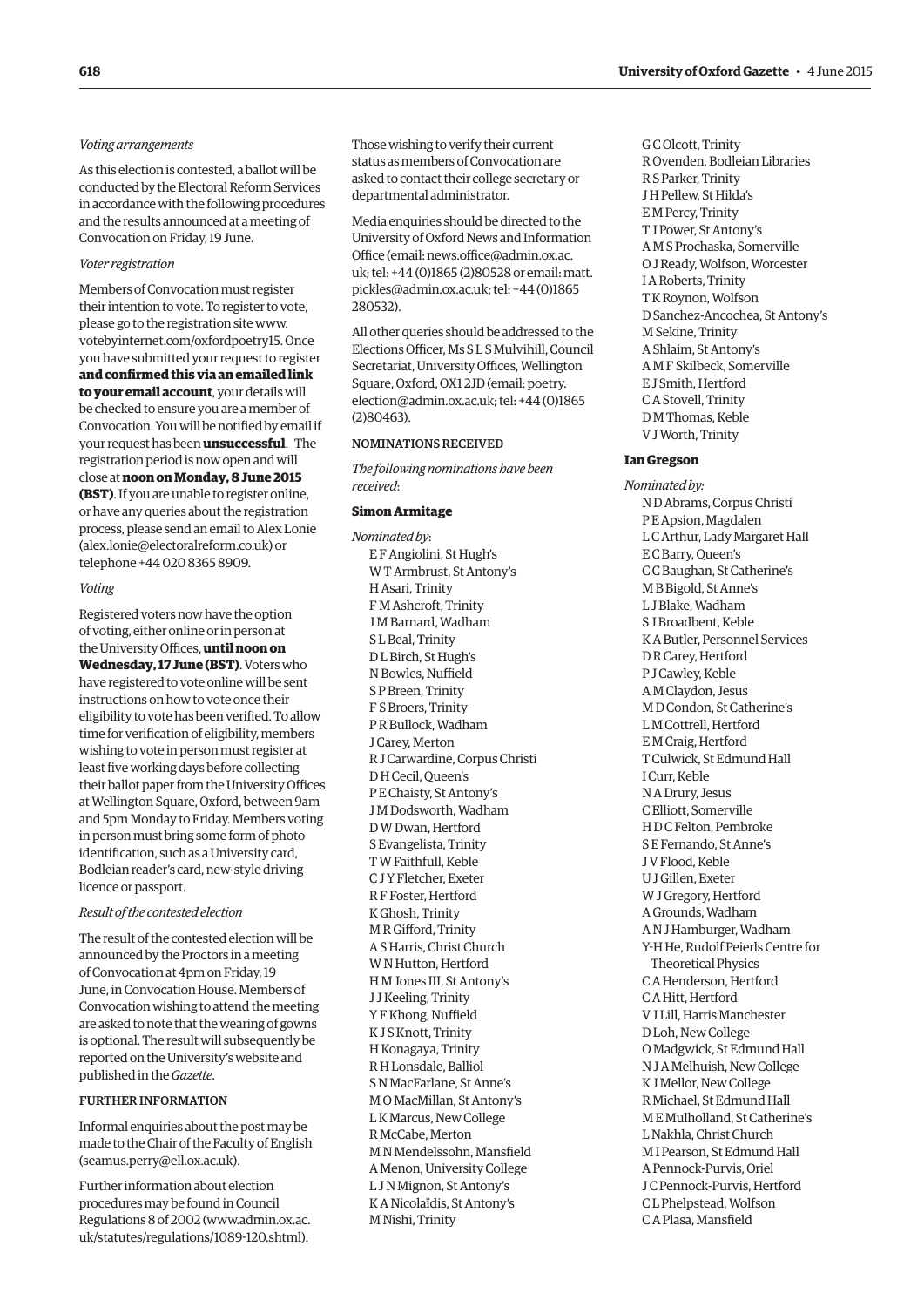S Pourghadiri, Wadham ARigby, Lady Margaret Hall P JRudden, Hertford V Rumbold, Lady Margaret Hall L J Smith, Harris Manchester J L Southern, Brasenose J Spurr, St Edmund Hall PN Stoneley, Hertford C B Sullivan, Hertford W J Swadling, Brasenose AR Thomson, New College M D Titterington, Somerville R C Tomlinson, New College E Wyllie, Pembroke

## **Seán Haldane**

*Nominated by:* P C Adams, Department of Pharmacology RAAndrews, St John's L B S Batchelor, Somerville S L Bevan, University College T J Bevan, University College M G Broers, Lady Margaret Hall M E Buckley, University College R I P Bulkeley, Exeter J Burley, Green Templeton L F Cockburn, University College N B S Cockburn, University College P F Cockburn, University College S J Cockburn, University College I M Crewe, University College DS Filkin, University College L Graves, St Anne's B Harrison, Christ Church D H A Harrison, University College N G Irving, Nuffield Department of Clinical Neurosciences E Kendall, Somerville W S Kynoch, Worcester S M ALloyd-Bostock, Lady Margaret Hall D B C Logan, University College A F T Lurcock, University College AJ Macdonald, University College RE McHenry, University College R W McTurk, University College M H Miller, University College D M D Mills, University College R I Moore, Merton P J Moyle, Nuffield SA Moyle, Worcester D Norman, New College R M Norton, University College L SOldfield, Brasenose JR Pattison, University College R M Perkins, Christ Church DR W Potter, University College D M Purkiss, Keble O P Ramsbotham, University College T R P Salmon, University College H M Sansbury, New College T E Saxl, Merton RASchlich, St John's S W Schlich, New College P E Slinn, University College

M R M Sorrell, University College T P Stern, University College M S Stone, University College B Van Oort, University College W H C Waterfield, University College B W Watkin, Christ Church P C G Wheeler, Christ Church JA Williamson, St Catherine's M H York, University College

## **Wole Soyinka**

*Nominated by:* SAchinstein, St Edmund Hall B JA'Hearn, Pembroke ASAl-Shahi, St Antony's SAnand, St Catherine's M E Ballard, Trinity F Ballim, St Antony's D M P Barnes, St Edmund Hall RA Bartlett, St Antony's W J Beinart, St Antony's N J Bird, Brasenose SR Blamey, St Edmund Hall E Boehmer, Wolfson E B Bowers, Lady Margaret Hall H Bowers, St Peter's J S Bowers, Lincoln M Bragg, Wadham C Broome Saunders, Wolfson C Bugan, Balliol S J Burnton, St Edmund Hall P R Bush, St John's RAL Bush, Wadham S Byrne, Exeter AS Caria, St Antony's S Chew, Lady Margaret Hall S Chigudu, St Anne's A Christofidou, Worcester T Clucas, St Edmund Hall DJ Cockburn, St Catherine's N P S Cole, Pembroke C R Conn, Balliol J B M Considine, St Edmund Hall N P M Considine, St Edmund Hall DJ Constantine, Queen's H F Constantine, Lady Margaret Hall J M Cowan, St Edmund Hall J Cox, St Edmund Hall K J W Crossley-Holland, St Edmund Hall A C Cunningham, St Antony's J SDaniel, St Edmund Hall N SDavidson, St Edmund Hall JDeutsch, St Cross C JDriver, Trinity AJDugdale, Queen's SAEltis, Brasenose D P Eltringham, St Edmund Hall L L Epp, Balliol SAEstell, St Edmund Hall J Feldman, St Hilda's A C Franklin, Balliol J G Franks, St Edmund Hall S H Franks, Lady Margaret Hall J Gaiger, Ruskin School of Art

P C Gardner, Jesus C R Gayford, Balliol LA Goldberg, Department of Computer Science R P Goodson, St Edmund Hall J C B Gosling, St Edmund Hall RL Gray, Wadham A M Gregory, Pembroke C Grist Taylor, Corpus Christi T A Grossman, St Edmund Hall K Gull, St Edmund Hall N A Halmi, University College J Harle, Keble S G Hawkins, St Anne's P R Hayes, St John's A K Heffernan, St Antony's JA Hiddleston, Exeter D B Hildyard, St Edmund Hall C P Holmes, University College J Hulse, St Edmund Hall J N Jacobs, Christ Church AS Jahun, St Edmund Hall H Johansen-Berg, Department of Clinical Neurosciences T G P Jones, St Edmund Hall V M Jones, Lady Margaret Hall W B Jones, Balliol G DJosipovici, St Edmund Hall AS S Kahn, St Edmund Hall M JA Keith, Merton M J Kettle, Balliol T Khaitan, Wadham P J King, Pembroke C D H Klaces, St Edmund Hall J B Knight, St Edmund Hall V A Kolve, Jesus, St Edmund Hall H M Laehnemann, Faculty of Medieval and Modern Languages G J Lally, St Edmund Hall F M Larkin, St Edmund Hall S G Lee, St Edmund Hall J K Lewis, St Edmund Hall DLindley, Pembroke AL Lloyd, St Edmund Hall AJ McConnell, Wadham D Macculloch, St Cross K DJ Macdonald, Wadham R G Macfarlane, Magdalen T W MacFaul, St Edmund Hall S Manoeli, St Antony's P D McDonald, St Hugh's AJ Mcneillie, Magdalen A Mukherjee, Wadham S Mukherjee, Keble K Nabulsi, Balliol H Neveu-Kringelbach, St Anne's JD Newlyn, Lady Margaret Hall LA Newlyn, St Edmund Hall D G E Norbrook, Merton JA Nuttall, St Edmund Hall JDO'Connor, Blackfriars Hall, St Edmund Hall OOliver, St Cross P M Oppenheimer, Christ Church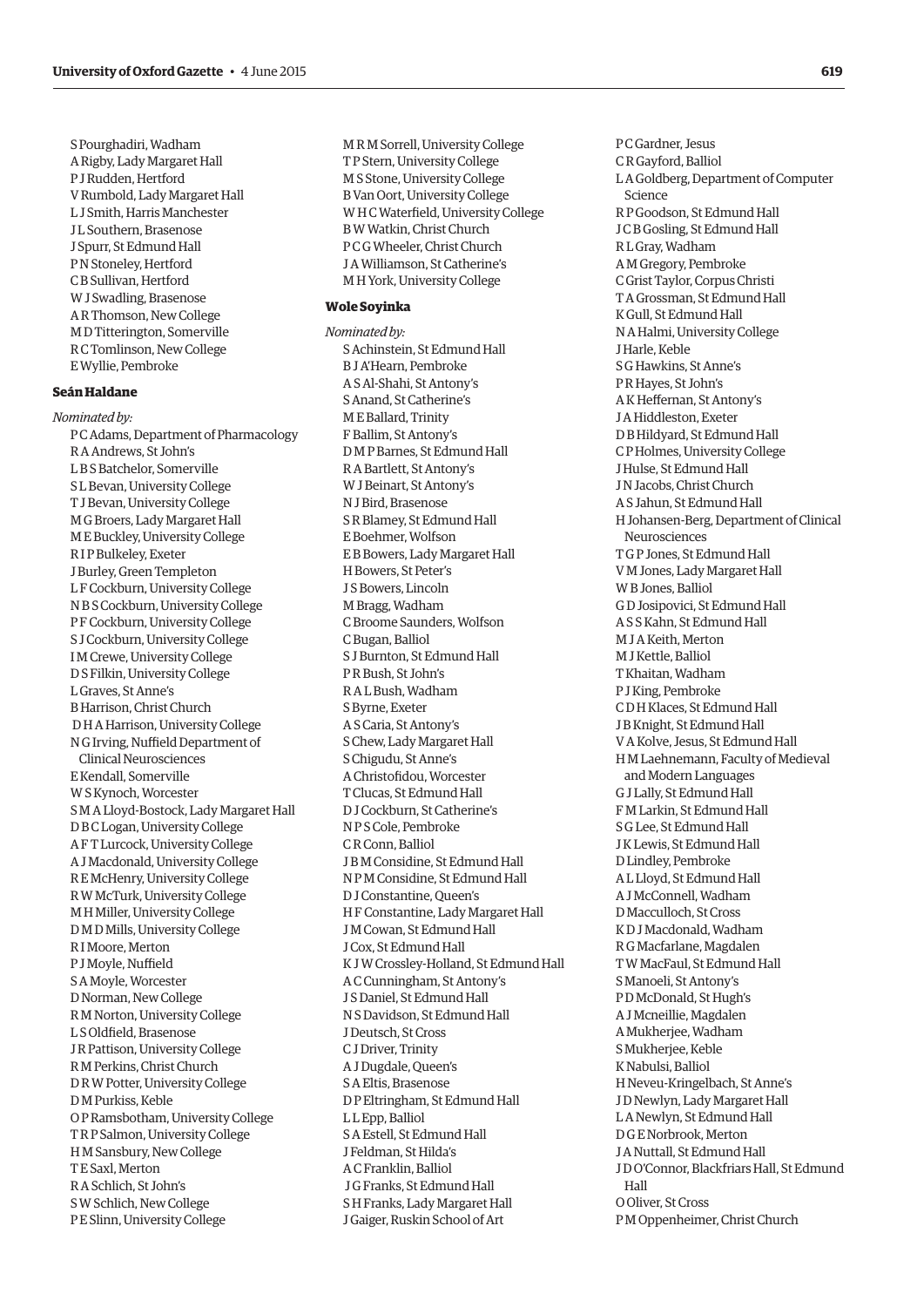D G Phillips, St Edmund Hall I R Pindar, Lady Margaret Hall J E Potter, Wolfson P G Powell, St Edmund Hall L Pratt, Linacre DR Priestland, St Edmund Hall C Quintana Domeque, Department of Economics N W ORoyle, Exeter C Saunders, St Anne's J G Saunders, Worcester U P Saunders, St Edmund Hall M N Schmidt, Wadham A G Shipton, St Edmund Hall M DE Slater, Wadham P H Slater, University College M M Speed, St Antony's M OSpilberg, St Edmund Hall K L Stierstorfer, Keble N Sud, Wolfson M Talib, Faculty of Anthropology and Geography H M Taylor, Worcester AR F X Teal, Pembroke DA Thorley, Merton A Tricoli, Balliol N Z Trott, Balliol S G N Tuck, Pembroke K E Tunstall, Worcester M J Tweddle, Wadham A C Ugwu, Keble N N T Walker, St Edmund Hall C S Wates, Brasenose C W C Williams, St Edmund Hall RD Williams, Christ Church AR Wood, St Edmund Hall L Yueh, St Edmund Hall

## **A E Stallings**

*Nominated by*: H H Aird, Christ Church RAllinson, Magdalen C Aridjis, Magdalen M Bawtree, Worcester A Benaissa, Lady Margaret Hall E Camatsos, St Cross A Burnett, St John's A M Cameron, Somerville B DDignas, Somerville G M Dowling, Christ Church J S C Eidinow, St Benet's Hall JRElsner, Corpus Christi AL Foreman, Lady Margaret Hall RS M Fowler, Exeter T M Gioia, Trinity AS Goodspeed, St Catherine's C M Guthenke, Corpus Christi C J E Harlow, Worcester S J Harrison, Corpus Christi EA Hilbert, St Catherine's T Hodos, Keble R H AJenkyns, Lady Margaret Hall G Kantor, St John's J M Kavenna, Linacre

P J M Keegan, Merton E L Keeley, Wadham F Lannon, Lady Margaret Hall G Lewis, Balliol C J S Lock, Keble P A Mackridge, St Cross C M MacRobert, Lady Margaret Hall JD Maltby, Corpus Christi B W Martin, Hertford S H F Martin, University College E L McAlpine, Keble D P McDonald, Christ Church P RA McGuinness, St Anne's A G McKinty, Lady Margaret Hall RE S Mills, Worcester DA Mitchell, St Catherine's DJ J Morgan, St Catherine's J H W Morwood, Wadham H F G Mount, Magdalen J J J Murphy, St Catherine's DObbink, Christ Church C B R Pelling, Christ Church C JA Phillips, St Catherine's J Phillips, Keble C P M Reynolds, Worcester C B Ricks, Balliol C LRicks, Balliol D B Ricks, Christ Church R B Rutherford, Christ Church J Sexton, Corpus Christi Y AShamma, Linacre N G Shrimpton, Balliol B W Silverman, University College L C OSinger, Lady Margaret Hall S H Smith, St Edmund Hall G OSourgen, Balliol SRStem, University College P M Stothard, Trinity M E Swann, Corpus Christi K V Thomas, All Souls N S Thompson, St Anne's W M Tsutsui, Corpus Christi K R Van Dyck, St Antony's J Weston, Worcester K J Winn, Christ Church T JA Wolff, Hertford DJ Womersley, St Catherine's K E Woodhouse-Beyer, Trinity

#### *Corrigendum*:

In the issues of the *Gazette* published on 14, 21 and 28 May 2015, the following individuals were erroneously omitted from the list of those who nominated Simon Armitage: H M Jones III, St Antony's, and OJReady, Wolfson and Worcester. The lists above have now been corrected.

#### **Candidates' statements**

#### Simon Armitage

I fell under poetry's spell when I was fifteen and have remained under its influence ever since. At first I only wanted to read poetry,

then eventually and inevitably wanted to try my hand at the stuff. Now, after so many years in the field, I feel I have plenty to say on the subject and a desire to talk and write *about* it. It's for that reason and at this time that I have put myself forward for the position of Professor of Poetry.

I believe the post has been well served by active poets. By poet-professors whose critical responses were shaped through both reading and writing, and who experienced the exasperations and ecstasies of putting poems together as well as the pleasures and pains of taking them apart. I would maintain the tradition of giving one formal lecture per term, the emphasis being on close reading of past and contemporary work, right up to the present day (and with accompanying texts, courtesy of my assistant PowerPoint!). The watchword will be *craft*. I'd also use the platform to discuss the situation of poetry and poets in the twenty-first century, to address the obstacles and opportunities brought about by changes in education, changes in reading habits, the internet, poetry's decreasing 'market share', poetry's relationship with the civilian world and the (alleged) long, lingering death of the book. Following the example of the current post-holder, who knows, I might even break into song. Practicalities permitting, I'd also organise seminars or workshops for students who have ambitions of their own as poets, and encourage established poets to visit Oxford to read and talk about their work, so we might learn by example.

Most poets are critics at some level, and at some stage find themselves employed as teachers of poetry. Since 2011 I have been Professor of Poetry at the University of Sheffield, and before that held lectureships and professorships at the Universities of Manchester Metropolitan, Leeds, Falmouth and the University of Iowa's Writers' Workshop, plus further teaching positions in this country and the United States. In March of this year at the invitation of Trinity College I gave the Hillary Lecture at Oxford. But rather than my teaching CV, I offer as credentials my passion for poetry, my reputation as a communicator and an advocate for my chosen art form, my track record as a published poet, and my work as a poet for theatre, radio, television and as a translator of Middle English verse. I don't have a manifesto, except to say that if there is a more suitable applicant then please vote for that person, but if Oxford saw fit to appoint a self-schooled poet who views poetry from a hill above a Yorkshire village, then I would be greatly excited and deeply honoured to take on the challenge. A former Oxford Professor of Poetry, Robert Graves,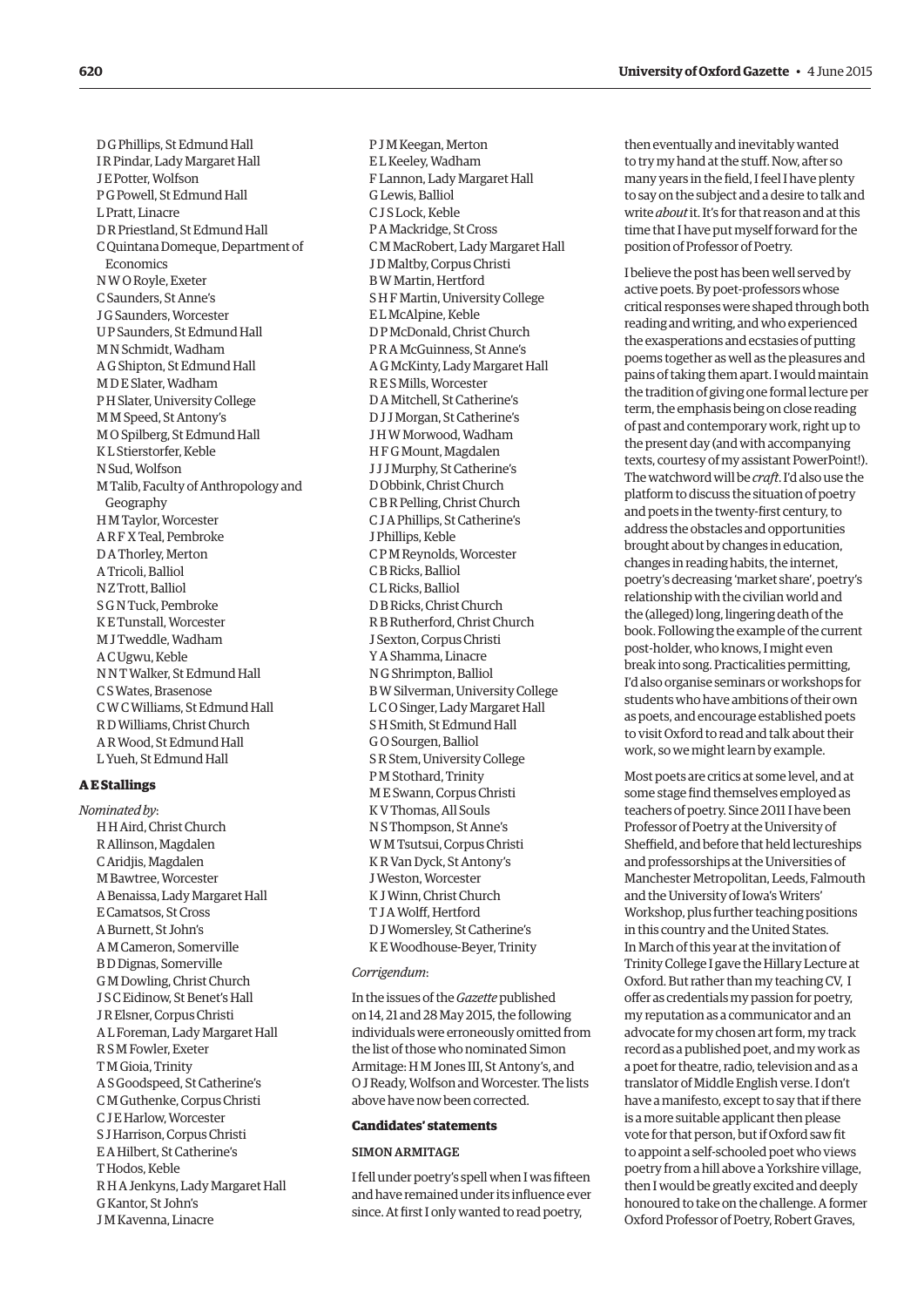once described poetry as a continual, lifelong apprenticeship, and to that end it would be an adventure and an education. Website: www.simonarmitage.com.

#### Ian Gregson

I want to stand for the Professorship of Poetry to address the major issue facing contemporary poetry, which is, nonetheless, the one most shunned in the poetry world: how poetry has suffered, in recent decades, a catastrophic loss of cultural prestige and popularity.

Poetry isn't dead, or even dying, but it is being relegated to the status of a geeky, minority pursuit. The decline is not mostly the fault of poets. It has been driven by astonishing changes in the culture, especially over the past thirty years. This is a turning point: five hundred years, in which poetry and indeed the poet played a central role in the culture, are at an end. You could, now, be as talented but self-destructive as Dylan Thomas, or you could fight a corrosive but symptomatic gender battle like Sylvia Plath and Ted Hughes, but go unnoticed.

Poetic difficulty is regarded with suspicion in the twenty-first century in a way that it wasn't in the 1920s, when a large readership tackled *The Waste Land*. Eliot's poem acquired enormous currency and influenced everyone with intellectual interests. Its rebarbative content and form were regarded with respect and fascination.

But such features are now distrusted in poetry, following a radical shift in sensibility. The initiating factor was the rise of popular culture to a position of dominance in the 1960s. Television in particular shaped a crucial shift in which the visual took the upper hand over the verbal, and thus, the literary.

The most damaging changes for poetry, however, came in the 1980s, when television was joined by the new media. It is not the content of the internet that's the problem but its form. No matter how many poems are mounted on the web, the sensibility it creates is indifferent to poetry. This is a medium which ranks words below images, and delivers those images at great speed. It is the opposite of poetry, which, in this context, is made to seem ponderously slow, atavistically verbal, and snobbishly inaccessible.

I would use the high profile of the Oxford Professorship of Poetry to draw attention to the marginal status of contemporary poetry. In suggesting how poetry can be brought back into the centre of the culture, I will draw on my experience as an established

poet and novelist, and as a cultural critic. I have two substantial collections of poetry with Salt (and a third forthcoming with Parthian). For these, I was shortlisted for the Forward prize, received a Gregory award, and was the *Guardian*'s poet of the week in 2014. My two novels are with Cinnamon Press, and I have published six monographs on contemporary writing. My poems, reviews, and commentary have appeared in the *LA Times*, the *THES*, the *TLS*, and *Guardian*, as well as in poetry world publications like the *North*, *Poetry Review*, and *Poetry Wales*. Samples of my work can [be seen on my website: www.iangregson.](www.iangregson.co.uk) co.uk.

#### Seán Haldane

When I was nominated for Professor of Poetry in 2010 and came third out of eleven, there was some debate about whether the post required an Oxford insider or an outsider. I claim to be both, in that I lived the Oxford experience as an undergraduate and got a First in English, but I have never been an academic. I resolved early never to make a living from poetry or by teaching it, and that any earnings from my poems would go towards publishing poetry by others. The main published books of my own poems are: *Skindiving* (Ladysmith Press, 1972), *Desire in Belfast* (Blackstaff Press, 1992), *Lines from the Stone Age* and *Always Two – Collected Poems1966–2009* (Greenwich Exchange, 2000 and 2009). *The Memory Tree – Poems 2009–2015* will be published this year.

I have worked as a small press publisher, part-time farmer, writer, and clinical psychologist/neuropsychologist in various health services – including the NHS, where I established Memory Clinics in East London – and as an expert witness in civil and criminal court cases. I still have a part-time practice in London in neuropsychology supervision and psychotherapy. From 1968 to 1972 I was co-publisher at The Ladysmith Press, in Québec, which published over 20 books by young poets. In 2013 I founded Rún Press, Ireland, which publishes 'Pocket Poems', small hardbacks of the Complete Poems of poets whose work has previously not been fully collected. Its first books (2014) are the *Poems of Valentin Iremonger* and *The Poems of Martin Seymour-Smith*.

Across the decades I have published books on practical psychology, 'student guides' on Donne and Hardy, collections of poems, editions of poets (Trumbull Stickney, Kenneth Leslie), essays on poets and poetry in various periodicals (mainly the Scottish-American poetry magazine, Dark Horse, and The Reader), and two books on the nature of poetry – *What Poetry Is* (1970) and *Time /* 

*No Time – the Paradox of Poetry and Physics* (2014). I now also write novels. *The Devil's Making – A Victorian Detective Mystery* won the Canadian Best Crime Novel award 2014 and is being published in a new US edition by Macmillan in 2015.

When I was at Oxford the Professor of Poetry was Robert Graves. His lectures were provocative. I remember undergraduates saying 'He can't mean it!' But he kept an open door when at St John's, and I and many others felt free to visit him. In private he was as frank as in his lectures. As Professor of Poetry I would establish just such an open presence.

I would lecture on such things as: What Poetry Is and Is Not; Poetry, Brain and Body; Paradox in Poetry and Physics; Poetry in Different Englishes; Poetry and Music. The poetry I know best is in English, but I am also at home with French, German, Italian, Portuguese, and Gaelic (Irish and Scottish). If elected I shall finally be breaking my resolution not to teach poetry, but shall square that by channelling part of [the stipend into publishing it. See www.](www.seanhaldane.com) seanhaldane.com.

#### A E Stallings

I studied Classics at the University of Georgia, in Athens, Georgia, and later at Oxford. This was how I trained to be a poet, as many of my favourite poets had studied Classics. Many of my early poems were informed by Greek mythology, but my relationship to Greece has deepened and changed since I moved in 1999 to Athens, Greece, where I am a writer, wife of a journalist, and mother of two bilingual children.

I admire free verse and prose poems, but I write what I love, received forms, in rhyme and meter. When asked whether form somehow limits the poet, I reply that form is freeing, it is about giving up control to something outside the self (call it the subconscious, call it the Muse). Rhyme schemes. It is not ornament, but a method of composition, a kind of echolocation. Form frees you from what you want to say. While I write mostly short lyrics, my translation of didactic and narrative poems (Lucretius, Kornaros, Hesiod), has taught me something about the building of long poems. And I agree with Kenneth Rexroth that translation saves us from our contemporaries.

It is not only the making of poems that interests me, but memorizing and speaking them. Being active in the spoken-word scene in the States in the 1990s confirmed to me that audiences enjoy listening to rhyme and rhythm as much as I enjoy working in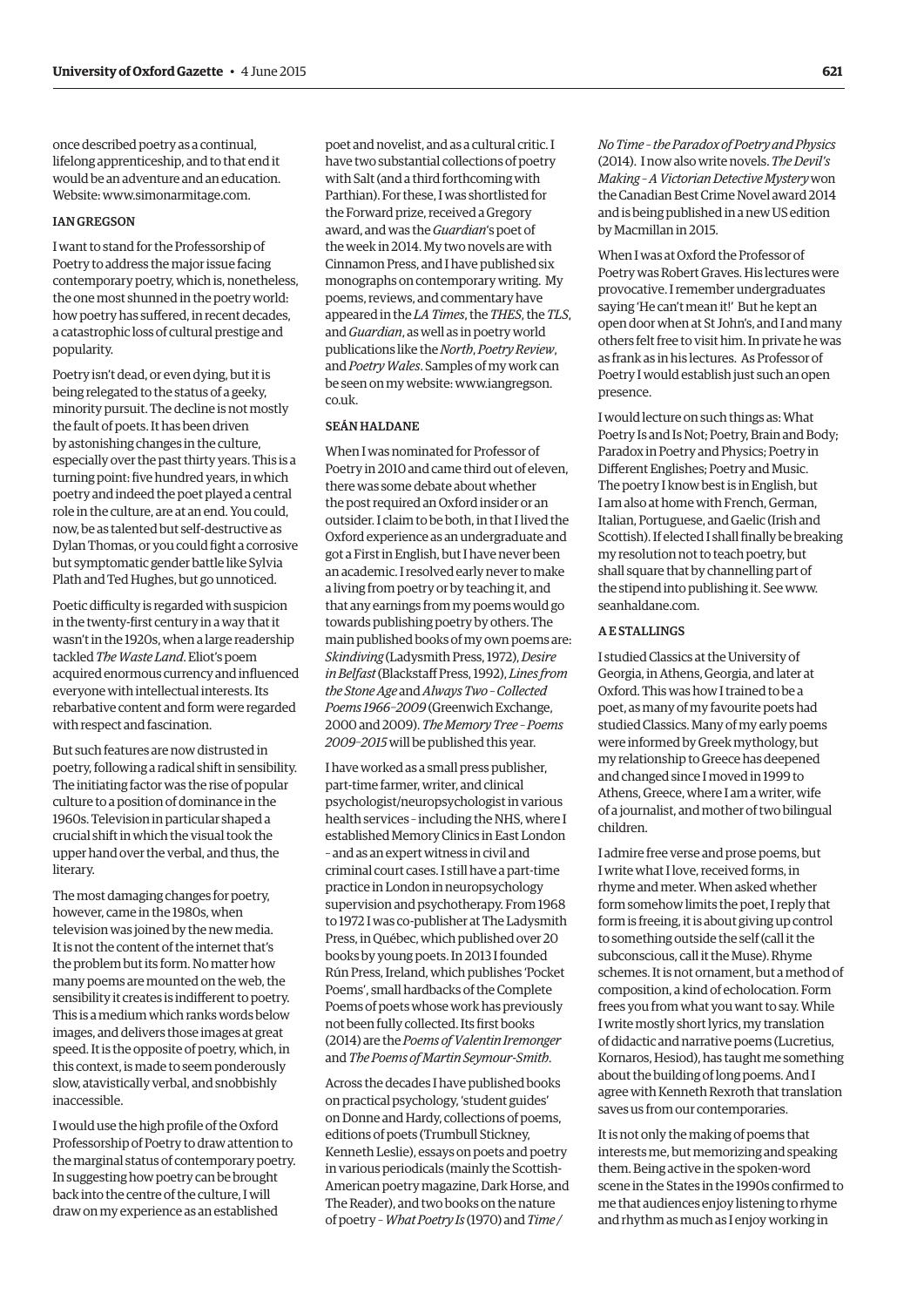<span id="page-17-0"></span>them. Performance also taught me about revision, to cut anything that goes slack in utterance. Learning poetry by heart is, as the phrase suggests, an embodiment. Poetry lives for as long as it flies living through the mouths of men (and women). If elected, I would speak on a variety of topics, including the problems and possibilities of translation, poets in other languages (such as modern Greek), the Classical tradition, the gears and springs of technique, the resonance between poems, and on new poets and poets fallen out of fashion. I love teaching and mentoring, and have extensive experience with leading workshops (I have co-taught with Mark Strand), craft lectures, and close reading. When in Oxford, I would keep an open door, and generally make myself available for discussion and debate, and for those who would like advice on their poetry writing, to offer it. It would be an honour to profess poetry. For more [information, please see: www.aestallings.](www.aestallings.wix.com/aestallings) wix.com/aestallings.

## Advertisements

#### **Advertising enquiries**

*Email*: gazette.ads@admin.ox.ac.uk *Telephone*: 01865 (2)80548 *Web*[: www.ox.ac.uk/gazette/](www.ox.ac.uk/gazette/classifiedadvertising) classifiedadvertising

#### **Miscellaneous**

#### **Nanny share offered**

**Nanny share**. We are looking for a family who needs a full-time nanny share for a child aged 2–4 yrs to share our excellent Ofsted-registered nanny from Oct 2015. We live in north Oxford. References available. To discuss cost [and logistics please contact neil.ketchley@](mailto:neil.ketchley@sociology.ox.ac.uk) sociology.ox.ac.uk.

#### **Shezan Restaurant**

**Mughal Indian cuisine** at Shezan: 1st floor, 135 High St, Oxford. From our kitchen to your table, we bring you fresh herbs, spices, roots, fragrances and the Mughal tradition of passion for good food. Serving as dining rooms since 1915. Open daily noon–3pm and [5.30–11pm. Tel: 01865 251600. Website: www.](www.shezanoxford.co.uk) shezanoxford.co.uk.

## **UK Brain Bank for Autism and Related Developmental Research, JR**

**The developing brain is altered in autism** but neuroscientists do not know how or why. Research is needed to understand the causes and biological basis of autism, to develop better interventions to improve the lives of those directly affected by it. Such critical research is hindered by the scarcity of donated human brain tissue. Control tissue, donated by people who do not have autism, is needed for comparison just as much as donations by people who do – and the NHS organ donor scheme does not include brain donation. We particularly want younger people to consider making a pledge to donate their brain after death (the further the brain is from its inception, the more difficult it is to understand the process of its development, so we do not take donations from people over [65 not directly affected by autism\). See www.](ww.brainbankforautism.org.uk) brainbankforautism.org.uk for information and to register as a donor.

#### **Restore Garden Café**

**Spacious café set in award-winning gardens** with delicious food and coffees using organic, fair-trade and local produce where possible. Plants, handmade gifts and cards for sale. Open Mon–Sat, 10am–4pm, Manzil Way,

Cowley Rd, Oxford OX4 1YH. All proceeds to Restore, Oxfordshire mental health charity [\(registered charity number 274222\): www.](www.restore.org.uk) restore.org.uk.

#### **Oxford University Hospitals NHS Trust**

**Oxford University Hospitals** wants you to take part in its future. If you have a contract of employment with the University of Oxford in a department within the Medical Sciences Division, or hold an honorary contract award with OUH for at least 12 months, you can join our staff constituency. University of Oxford staff belonging to other departments can join [us as public members. To join us, visit www.](www.ouh.nhs.uk/ft) ouh.nhs.uk/ft.

#### **Oxford University Newcomers' Club**

**The Oxford University Newcomers' Club** at the University Club, 11 Mansfield Rd, OX1 3SZ, welcomes the wives, husbands or partners of visiting scholars, of graduate students and of newly appointed academic members of the University. We offer help, advice, information and the opportunity to meet others socially. Informal coffee mornings are held in the club every Wednesday 10.30–12 (excluding the Christmas vacation). Newcomers with children (0–4) meet every Fri in term 10.15–11.45. We have a large programme of events including tours of colleges, museums and other places of interest. Other term-time activities include a book group, informal conversation group, garden group, antiques group, opportunity to explore Oxfordshire and an opportunities [in Oxford group. Visit our website: www.](www.newcomers.ox.ac.uk) newcomers.ox.ac.uk.

#### **Antiques bought and sold**

**Antiques bought and sold**: we are always looking to purchase – and we also sell – 17th– early-20th-century furniture and objets d'art including silver, pictures, library furniture, fireplace-related items, garden stoneware and seating. Contact us at Greenway Antiques, 90 Corn Street, Witney, Oxon. Open Mon–Fri 9.30–5, Sat 10–5. Tel: 01993 705026. Mobile: 07831 585014. [Email: jean\\_greenway@hotmail.](mailto:jean_greenway@hotmail.com) com. Website: www.greenwayantiques.com.

## **Restoration and conservation of antique furniture**

**John Hulme** undertakes all aspects of restoration. 30 years' experience. Collection and delivery. For free advice, telephone or write to the Workshop, 11A High St, Chipping Norton, Oxon, OX7 5AD. Tel: 01608 641692.

#### **Sell your unwanted books**

**We buy academic and non-academic used books**. If you are moving office or home, leaving the University or just need more space, we can help. We are most interested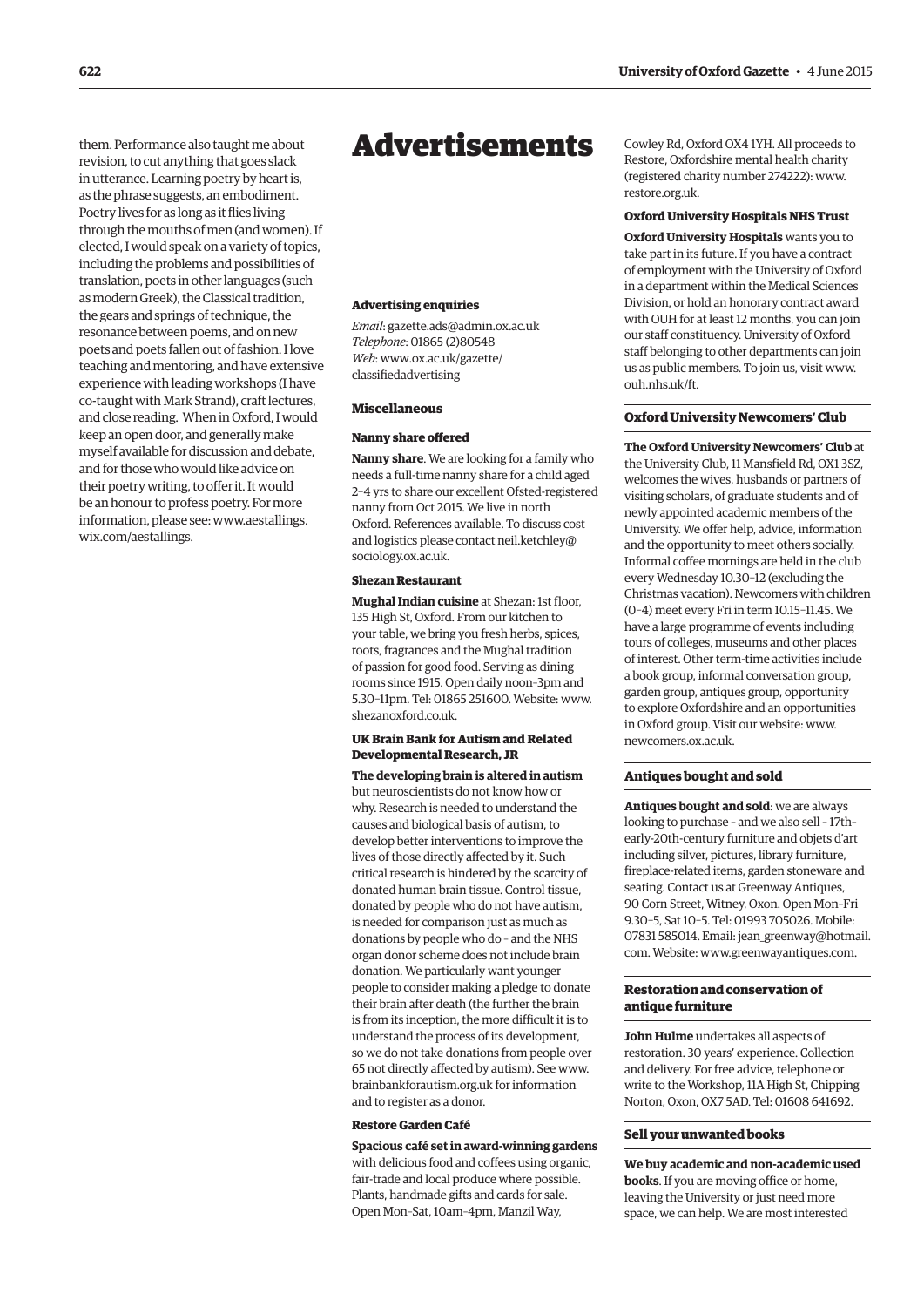in arts, history and social sciences. Good prices paid for large or small collections and we collect from anywhere in the Oxford area. [Please contact Ross on 07720 288774 or bd@](mailto:bd@beadledavies.co.uk) beadledavies.co.uk.

#### **Services offered**

**Big or small, we ship it all**. Plus free pick-up anywhere in Oxford. Also 24-hour photocopying, private mailing addresses (24-hour access and mail forwarding worldwide), binding, fax bureau, colour photocopying, mailing services and much more. Contact or visit Mail Boxes Etc, 266 Banbury Rd, Oxford. Tel: 01865 514655. Fax: [01865 514656. Email: staff@mbesummertown.](mailto:staff@mbesummertown.co.uk) co.uk. Also at 94 London Rd, Oxford. Tel: 01865 741729. Fax: 01865 742431. Email: staff@mbeheadington.co.uk.

**Car/taxi service. Professional, reliable service for busine**ss or pleasure. Superb brand new Seat Alhambra: luxury combined with versatility. Panoramic roof, leather seats, air conditioned, lots of luggage room. Also available: luxury Audi A8 limousine with beige leather seats and air suspension to waft you to your destination in comfort and style. Alhambra prices: Heathrow £75; Eurostar £95; Cambridge £135. For more prices or advice: cliveroberts@talktalk.net. Tel: 01865 778608/07917 566077. Accounts welcome.

**Oxford's low-cost packing and shipping experts**. Lowest price rates guaranteed for University students, staff and departments, plus free boxes and collection for all shipments. Whether clothing, books, computers, fragile laboratory equipment, musical instruments, rowing oars, valuable paintings or other household items, we specialise in custom packing, storage and worldwide delivery by road, sea and air. Pack & Send, 3 Botley Rd, Oxford, OX2 0AA. Tel: 01865 260610. Email: oxford@packsend.co.uk.

**Carpenter/joiner**. For bookcases, wardrobes, etc, made on site to your specifications. Portfolio available. Call Rob Guthrie on 01608 677423 (evening) or 07961 444957 (daytime). Email: rob.s.guthrie@gmail.com. Web: www. [robguthrie.co.uk.](www.robguthrie.co.uk)

## **Situations vacant**

**GlobalAcademyJobs.com** is looking for a New Business Development professional to grow sales from our worldwide network of universities. Our new colleague will be a digital native, with sales and business development or fundraising experience, ideally in HE, IT or publishing. Experience of B2B long-cycle sales for a solutions-based product is central for this role. Salary range: £25,000–£40,000. For more [information and to apply, please visit: http://](http://gajobs.co/WorkWithUs) gajobs.co/WorkWithUs.

## **Houses to let**

**OX2 north Oxford**: 3-bed terraced house available 1 Sept. Tastefully decorated, and in very good condition. Large double reception with wooden floors, kitchen, bathroom. 2 double bedrooms and small third bed/study. Garden. Very light and airy. Close to the park and bus routes. 1 year minimum. Rent £1,275 pcm. Contact sarah@franksandfranks.com for more information and photos.

**Upper Wolvercote**. To rent: sunny quiet house near Port Meadow. Primary school, shop/post office, playground close by. 2 double, 1 single bedrooms, enclosed garden. Suit family or professional couple. 10–15 mins by bike to central Oxford. £1,300 pcm. Available mid-Aug. Contact: williamunderhill@gmail.com.

#### **House swaps**

**House exchange**: Oxford–Montpellier. Cambridge professor seeks house or flat, preferably in north Oxford, for 2 or 3 weeks in later Jul or Aug, and offers in return a superb 1-bedroom flat in a quiet quarter of Montpellier (Languedoc), close to the beach and shops, surrounded by pine trees. With swimming pool. Large sun terrace. Air conditioning. Parking. Nothing to pay on either side but utilities. Contact: chp1000@cam.ac.uk.

#### **Accommodation offered**

**Scott Fraser** - market leaders for quality Oxfordshire property. Selling or letting, buying or renting, we are here to help. Visit www. [scottfraser.co.uk for more information or call:](www.scottfraser.co.uk)  Oxford sales: 01865 759500; Witney sales: 01993 705507; Headington lettings: 01865 761111; Summertown lettings: 01865 554577; East Oxford and student lettings: 01865 244666; Witney lettings 01993 777909.

**Affordable accommodation**. Academics, parents, students or anyone just looking for a nice, affordable place to stay in Oxford? Take a look on our website for cosy B&B from £35/night (£220/wk) including breakfast, wireless internet and parking where available. Short-stay to long-stay B&Bs are personally visited to guarantee nice, comfortable and affordable places to stay in and around Oxford. For infor[mation visit: www.abodesofoxford.](www.abodesofoxford.com) com, email: info@abodesuk.com or tel: 01865 435229.

#### **Accommodation sought**

**PhD Erasmus student** seeks room in shared house from now until end Sept. Ideally Headington/Cowley/Iffey but other areas [of Oxford considered. Contact: narnia\\_7@](mailto:narnia_7@hotmail.com) hotmail.com.

## **Self-catering apartments**

**OxfordShortlets** offers a portfolio of highquality, self-catering, short-let properties as an excellent alternative to hotel, guesthouse or bed and breakfast accommodation in Oxford and surrounding villages. Wide selection of quality homes available for short-stay lets from 1 week to several months. OxfordShortlets caters for professional individuals, groups or families visiting Oxford for holiday, business, academic and relocation purposes or for temporary accommodation between homes. Tel: 01865 311696. Fax: 01865 511010. Email: admin@oxfordshortlets.co.uk. Web: www.oxfordshortlets.co.uk.

**Visiting Oxford?** Studio, 1-, 2- and 3-bed properties conveniently located for various colleges and University departments. Available from 1 week to several months. Apartments are serviced, with linen provided and all bills included. Details, location maps and [photos can be found on our website at www.](www.shortletspace.co.uk) shortletspace.co.uk. Contact us by email on stay@shortletspace.co.uk or call us on 01993 811711.

**Sunny north Oxford studio apartment** with parking available for short/medium-term lets, ideal for 1 person. Immaculate newly built with French doors opening onto south-facing garden. Wi-Fi/TV provided. Lounge/dining area, fully equipped kitchenette with fridge/ freezer/hob/microwave. Separate access with own hallway including washer/drier, beautiful bathroom with shower. Fresh linen regularly, £60 per night, bills included, minimum 3 nights. £25 surcharge for second person. [Email: enquiries@studioflatnorthoxford.](mailto:enquiries@studioflatnorthoxford.com) com. Tel: 0044 (0)7764 574700. Web: www. [studioflatnorthoxford.com.](www.studioflatnorthoxford.com)

**Shortlet studios** for singles or couples needing clean, quiet self-catering accommodation for weeks or months. Handy for High St (town, colleges), Cowley Rd (shops, restaurants), University sportsground (gym, pool), Oxford Brookes campuses, buses (London, airports, hospitals). Modern, self-contained, fully furnished including cooking and laundry facilities, Wi-Fi, TV/ DVD/CD, central heating, weekly cleaning and fresh linen. En-suite bathroom. Off-road parking. Taxes and bills included. 'Your [home away from home.' Enquiries: stay@](mailto:stay@oxfordbythemonth.com) oxfordbythemonth.com.

#### **Holiday lets**

**Midhurst**. Romantic, primitive, 2-bedroom gamekeeper's cottage up a muddy farm track in national park at the foot of the South Downs. Open fire, polished floor, simple kitchen; dishwasher, washing machine; broadband, no TV, large study. On own 190-acre organic farm – woods, valleys, river, bluebells, deer. Available weekends; discounts